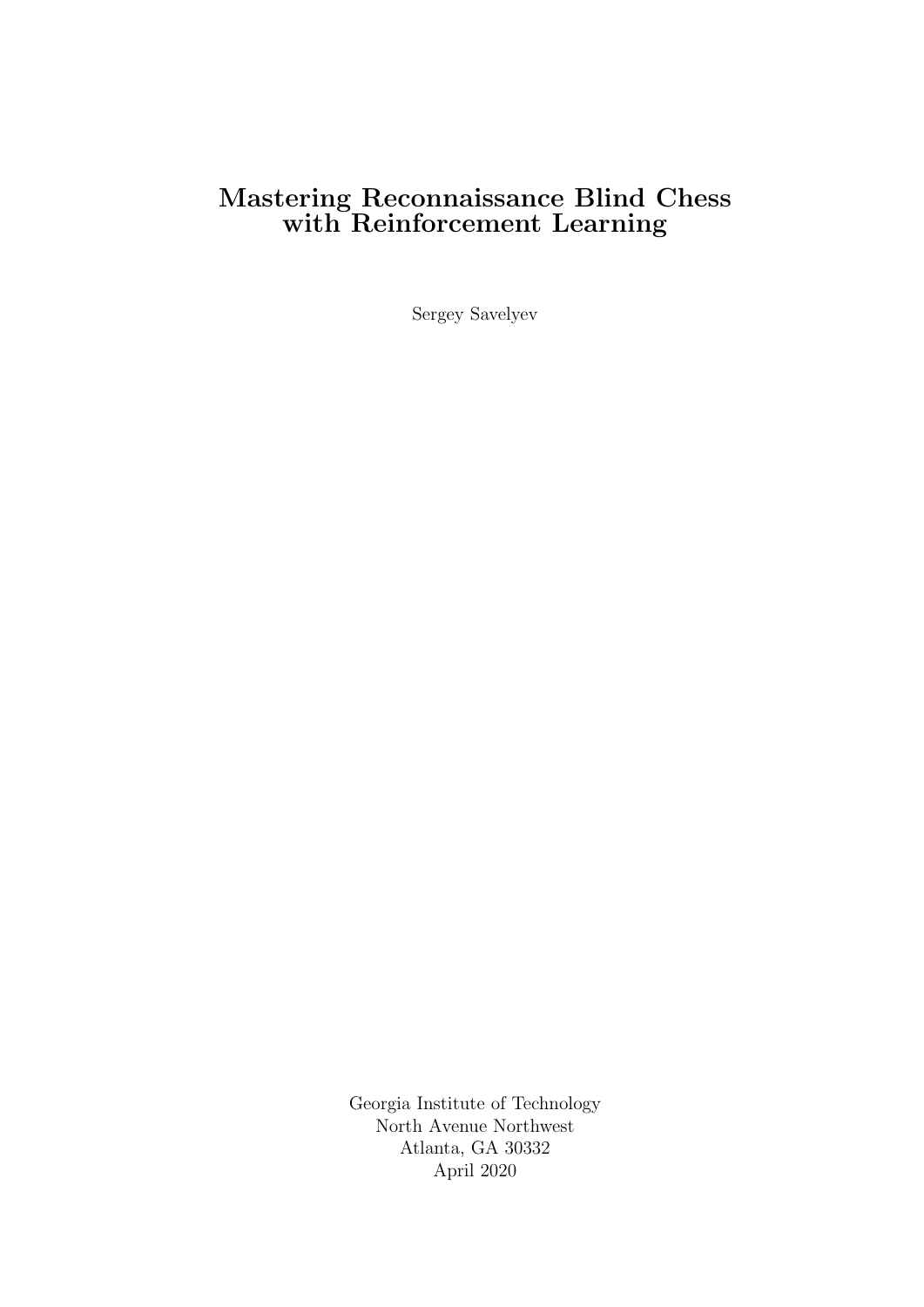#### Abstract

Research within Artificial Intelligence has often set goals of being able to autonomously play games (e.g., Chess or Go) at or above human level [1, 2]. Novel machine learning-based agents have recently made advances in the state-of-the-art by achieving superhuman performance in increasingly complicated games. We believe that solving imperfect information games (i.e., games where you do not have full knowledge of the opponent's activities) should be the next goal in Artificial Intelligence research. We study Reconnaissance Blind Multi-Chess (RBMC), an imperfect information variant of Chess, which comes with a novel set of challenges that must be overcome before a computer can attain superhuman performance. Prior works have largely focused on reducing the problem to a game of standard Chess (i.e., with perfect information) by attempting to determine the true state of the Chessboard. This procedure separates the problem of acquiring and applying gathered information from the move policy, allowing existing Chess agents to be used to choose nearly optimal moves. In contrast, our method trains a triple-headed neural network through self-play reinforcement learning, handling the informationgathering process, and move process within one model. Since this agent does not attempt to solve a restricted version of the problem, the algorithm is able to execute strategies based on the imperfect information aspect of the game. We believe that such a learning method, given enough training time, should be able to outperform agents that simply reduce the problem to a standard game of Chess. In this thesis, we explore this hypothesis and algorithms for playing RBMC.

Keywords Reconnaissance Blind Multi-Chess, Reinforcement Learning.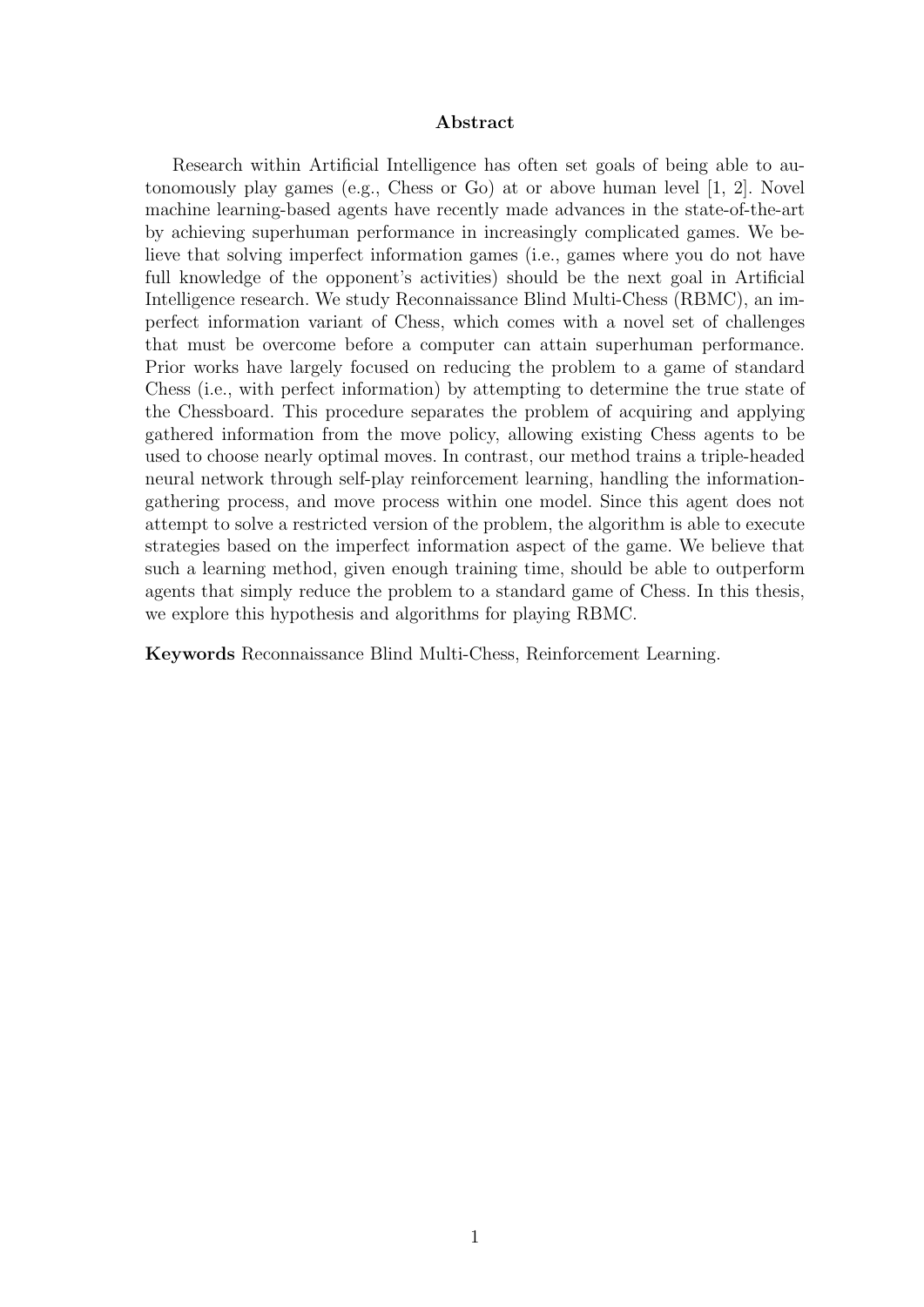# Acknowledgments

Thanks to Rohan Paleja and Professor Matthew Gombolay, without whom this work would not be possible.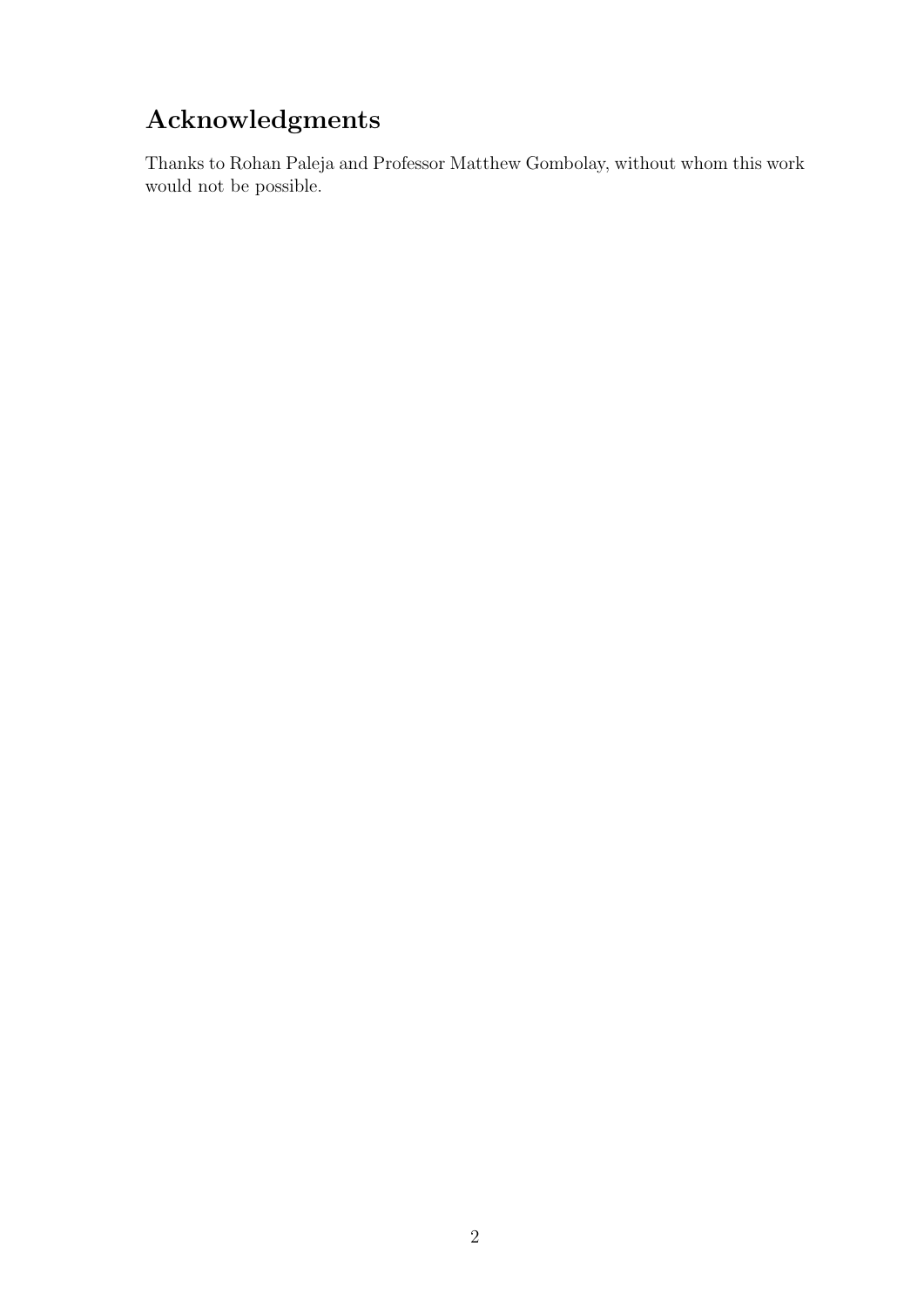# Contents

|                | Abstract                                                                               | 1                                                  |
|----------------|----------------------------------------------------------------------------------------|----------------------------------------------------|
|                | Acknowledgments                                                                        | $\overline{2}$                                     |
| $\mathbf{1}$   | Introduction<br>1.1<br>Task Domain<br>1.2                                              | $\overline{4}$<br>$\overline{4}$<br>$\overline{4}$ |
| $\overline{2}$ | Literature Review                                                                      | 6                                                  |
| 3              | Preliminaries<br>Partially Observable Markov Decision Processes<br>3.1<br>3.2<br>3.2.2 | 8<br>8<br>9<br>10<br>12                            |
| 4              | Our Approach                                                                           | 12                                                 |
| $\overline{5}$ | Results<br>5.1<br>5.2                                                                  | 15<br>17<br>19                                     |
| 6              | <b>Discussion</b>                                                                      | 21                                                 |
| 7              | Conclusion                                                                             | 23                                                 |
| 8              | <b>Future Work</b>                                                                     | 24                                                 |
|                | References                                                                             | 24                                                 |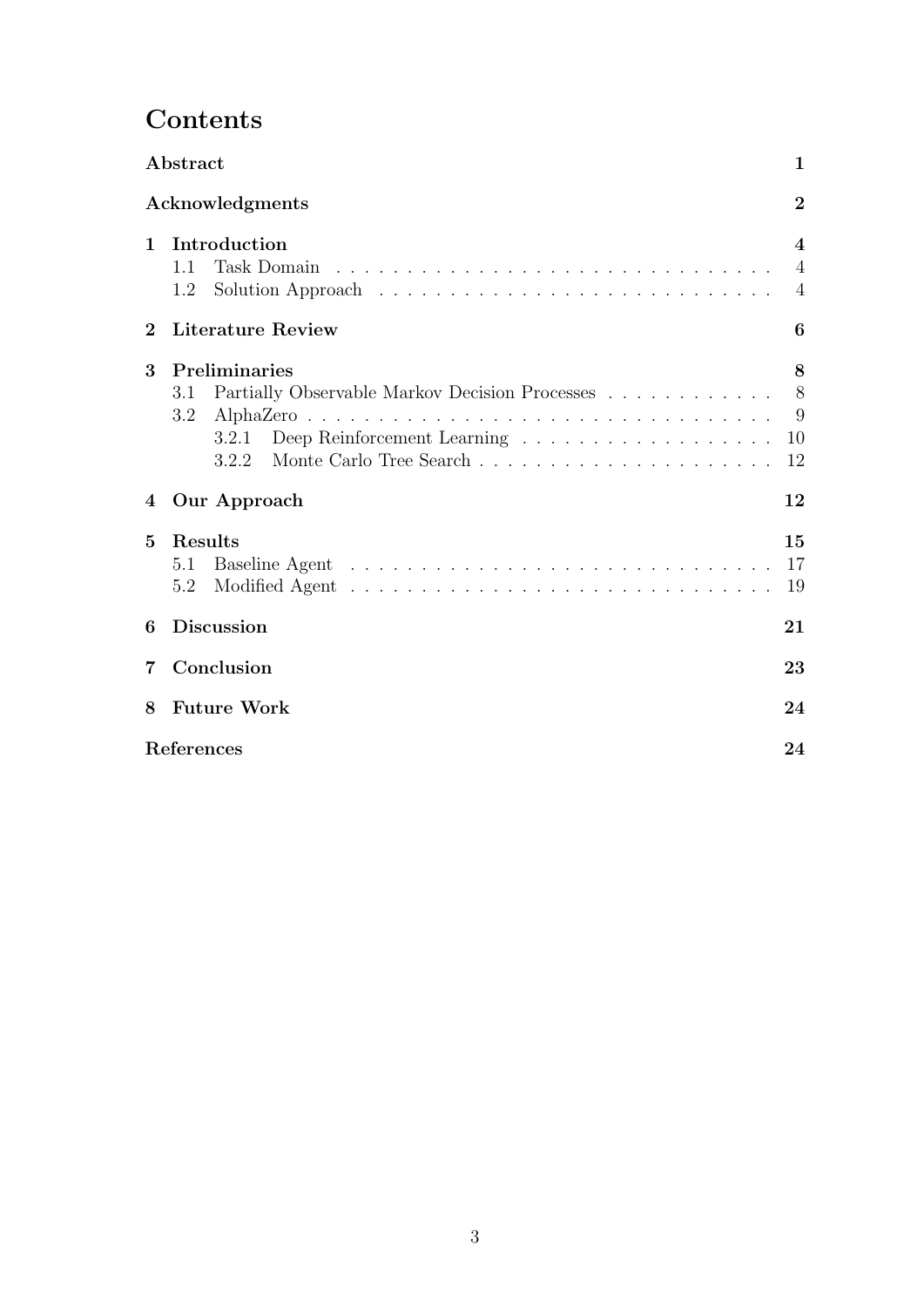# 1 Introduction

Two player, zero-sum games have been studied both in game theory and artificial intelligence in an attempt to develop agents that play at or above human level [1, 3]. Many games fall under this category, such as Tic-Tac-Toe, Chess, and Go. These types of games are typically solved by searching over a set of actions and choosing one that is calculated to be more likely to lead to a winning board position. However for complicated games, such as Chess, the length of the game and the size of possible moves results in a very large search space, resulting in computational intractability when searching for an optimal strategy. For other games, such as partially observable games, the state space is partially occluded resulting in searching over belief spaces as well, where each belief in the belief space is a separate distribution over the state space. Combining a search over actions and beliefs results in a much larger state space, and therefore efficient methods for finding a high-performing policy must be developed.

### 1.1 Task Domain

We study the game of Reconnaissance Blind Multi-Chess (RBMC), a Chess variant in which a player cannot see their opponent's pieces. At the beginning of each of their turns, each player can pick a three-by-three region of the board to reveal, which displays the true state of the board in this region without notifying the opponent which region was scanned. After the "reconnaissance" move, the player must move one of his or her pieces (similar to normal Chess). Yet, as neither player knows what the true board looks like, neither can truly know which moves are legal or illegal or even what pieces are still in play. The information available to be extracted from the player's own moves includes whether a given move is legal or illegal and whether your piece successfully captured another piece (note this does not include which piece was captured). Formally, each turn, we receive information in the form  $s_* \subset S$ , where S is the true board state, which contains information regarding the result of opponent actions (e.g., did they take one of my pieces?),  $s_{**} \subset S$  after the "reconnaissance" move, and partial feedback  $s_{**} \subset S$  upon making the action  $a \subset A$ (e.g. whether the requested action was legal or not). By combining the results of the scans, moves, and accounting for any of the player's pieces that have been taken, the player must make inferences about the true state of the board in order to defeat their opponent. This reasoning is in stark contrast to the game of normal Chess where both players always have access to the same information, and a player must only try to predict their opponent's next moves to choose the best action. Not only does RBMC require state tracking, but the game also requires a tradeoff between gathering information and playing to capture opponent pieces. We hypothesize that an agent can use machine learning to learn this balance.

### 1.2 Solution Approach

While state-of-the-art (SOTA) Artificial Intelligence (AI) approaches to regular Chess such as AlphaZero [4] are incredibly successful, these systems cannot be applied directly to RBMC as they require knowledge of the true state of the board. The approximate total number of game states that can be considered in a game of RBMC is approximately  $10^{93}$  times that of a game of Chess [5], nearly the same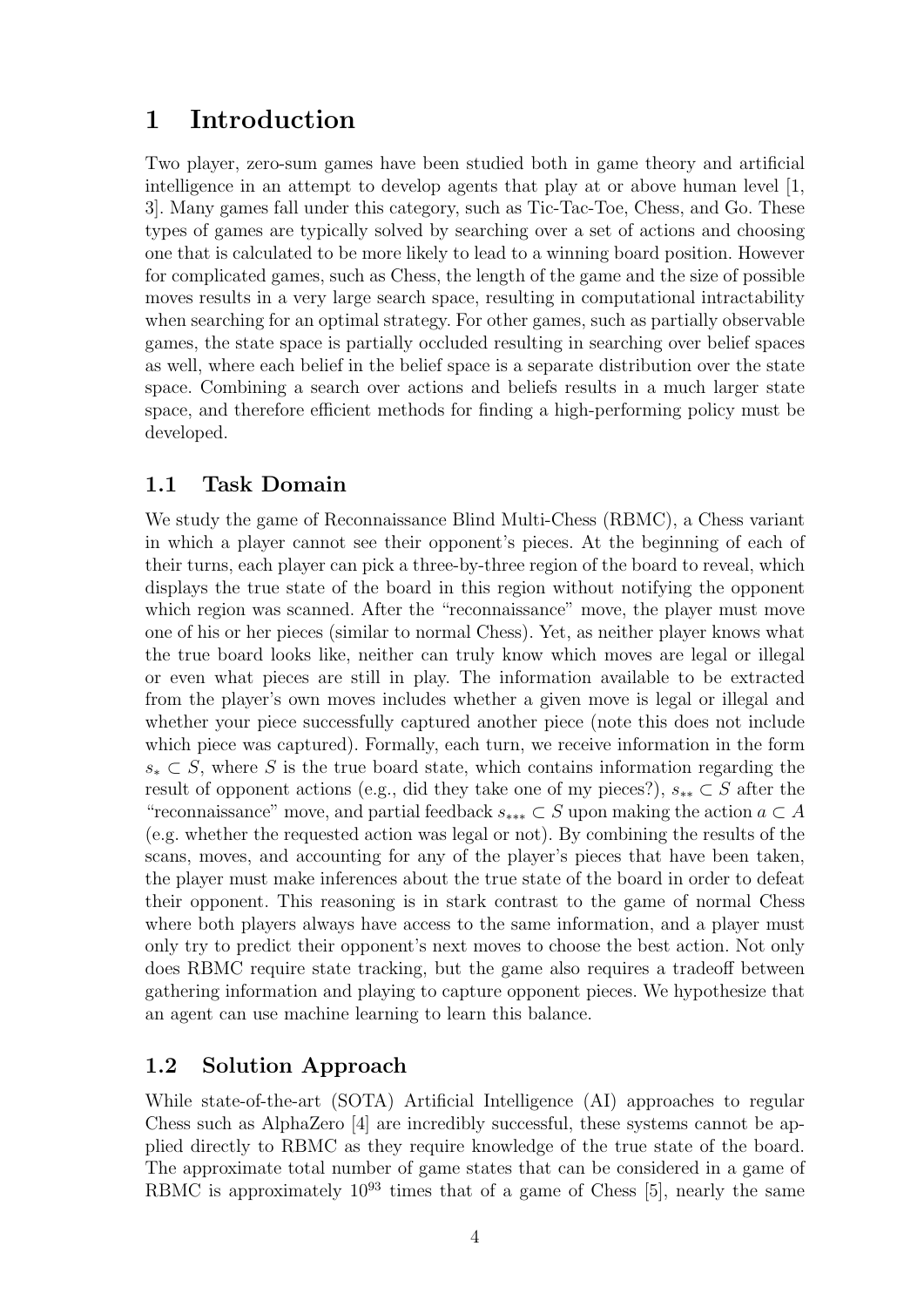as in a game of Go, because each state requires keeping track of not only what the game board actually looks like, but the information that each player has acquired. For this reason, each state is much larger in RBMC than it is in Go [5], requiring more memory per state. Thus to play competitively, the player must keep track of what he or she believes that their opponent knows about their pieces, as playing to confuse their opponent could be a valid and powerful strategy. RBMC allows players to study a tradeoff between exploitation (i.e., taking actions with the goal of winning the game) and exploration (i.e., taking actions to gather more information). A balance is needed as the player cannot win the game if he or she does not know where the opponent's king is (as to capture it); however, if the player spends all of his or her time trying to figure out the true board state through informationseeking actions, the player will likely never capture the king. As Chess is an analogy for war, RBMC acts as an analogy for modern warfare, where modern technologies have made it difficult to see the opponent's movements and resources. The jump in complexity caused by the loss of perfect information makes RBMC an important milestone in the future of AI, requiring new methods to deal with this additional complexity.

Computer programs that play perfect information games, such as regular Chess, typically do so by finding a path through the game tree that leads to the desired outcome. The game tree is a representation of the possible states of a game reachable from a given state. Each of these states is connected by the move that the current player has to execute in order to reach the next state. For a simple game, such as Tic-Tac-Toe, the entire game tree can be quickly searched by a computer in order to find the optimal move to perform. However, in Chess, only a portion of the full game tree can be searched in a reasonable amount of time due to the size of the search space. Specifically, the search space of a game tends to have a size of  $\mathcal{O}(b^d)$ where  $b$  is the branching factor (i.e. the number of moves there are per turn on average) and  $d$  is the depth of the game tree (i.e. the number of moves it takes for a game to reach its end). Assuming the average depth of RBMC to be 40 moves and an average branching factor of 10,000 [5], this comes out to a search space size of  $10,000^{40} = 10^{160}$ , a size far outside the capabilities of modern computers. Thus, algorithms must employ clever techniques to reduce how much of the game tree must be searched. One such algorithm is Monte Carlo Tree Search (MCTS) [6]. MCTS searches the game tree by simply picking moves it has not yet tried until the game is over. While performing this operation once will not give a good indication of which move the computer should make for a given turn, repeating this process tens of thousands of times will allow the computer to calculate which move tends to result in the most favorable outcome on average. Computer programs that play perfect information games using MCTS are only as good as the paths they find through the game tree.

A state-value heuristic, a function that quantifies the value of a state for the current player, can be used to improve the efficiency of search algorithms. AlphaZero [4], one of the state-of-the-art algorithms for playing Chess uses a heuristic learned through Deep Reinforcement Learning. This deep reinforcement learningbased approach allows the computer to learn a heuristic, a process that allows for the generation of a much more powerful heuristic than one that can be engineered by people. This relative advantage is due to the fact that engineers may accidentally overlook, not know about, or misjudge the importance of features in the heuristic.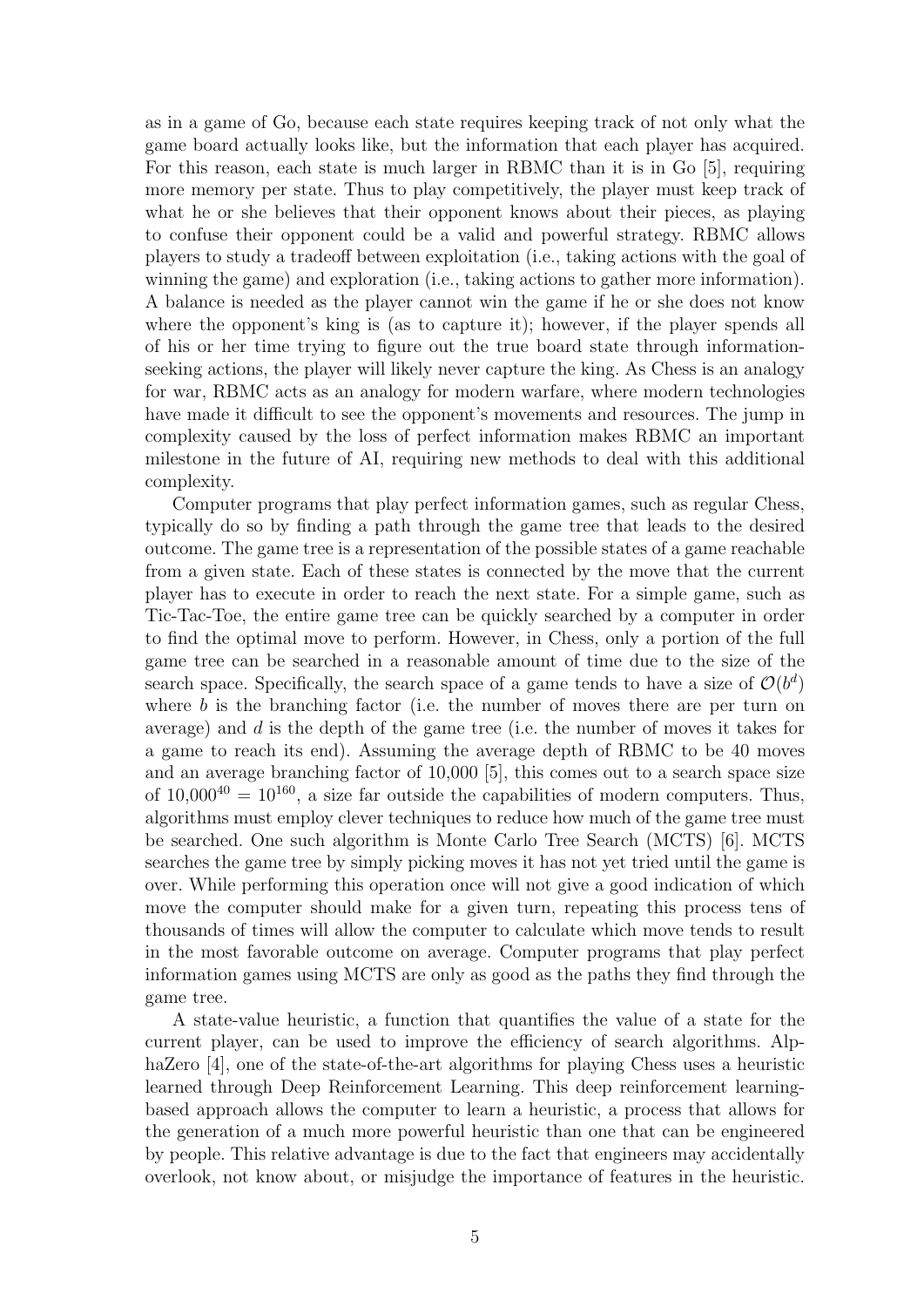Further, learning a heuristic ensures that any, possibly incorrect, human biases are not introduced into the heuristic [4]. The learning-based algorithm is also made to be as general as possible to reduce the amount of bias introduced in the structure of the algorithm itself. By guiding MCTS with a powerful heuristic, AlphaZero can find an optimal move while only checking eighty thousand possible future states per second, compared to Stockfish, the agent AlphaZero Chess was tested against, which evaluated seventy million possible future states per second  $[4, 7]$ . However, AlphaZero in its current form only works on perfect information games, as it requires knowledge of the true state of the game board to search the game tree.

Our goal is to create an AI approach that can successfully play RBMC and apply techniques from AlphaZero to work in an information imperfect environment. This work will build off of DeepMind's AlphaZero, many of its predecessors, and the strategies employed in other information imperfect adversarial games (e.g., poker). This approach will track probable hypotheses for the true state of the board, using scans to reduce the number of total hypotheses that are consistent with the set of information available. These hypotheses are estimates of the true state of the board currently being considered by the agent while it is determining how it should play the game. In order to maintain a set of hypotheses, this approach will look at its hypotheses from previous turns and, using all information gathered, generate consistent hypotheses for the current turn. We will then use a model learned using Deep Reinforcement Learning to combine move probability distributions across hypotheses and determine a scan policy. As we evaluate optimal moves across a set of board beliefs, an optimal move and scan can be found probabilistically without needing to know the true state of the board.

### 2 Literature Review

Artificial Intelligences for playing perfect information games, games where all players have access to full state information, such as Chess, typically search the game tree for a path that leads to a favorable outcome. This game tree is a set of states connected by the move that needs to be made at each state to reach the next state. As the game tree consists of both the player's moves and the opponent's, the assumption that the opponent plays rationally [8] is typically made to generate the tree. Chess programs such as DeepBlue, which beat Kasparov, the world champion in 1996, used this assumption to reduce the number of states that needed to be evaluated [9]. In addition, DeepBlue used a heuristic to attempt to predict the expected value of a given state without needing to evaluate the entirety of the game tree from that state. This estimate of the expected value given by the heuristic roughly corresponds to an estimate of how likely it is to win from that state. The better a heuristic is, the more accurately it evaluates a given state. However, the performance of an artificial intelligence agent depends on the heuristic, leading to negative bias against strategies the designer failed to consider.

A deep-learning-based state-of-the-art method for creating artificial agents for playing perfect information games comes from Silver and the DeepMind team [4, 10, 11]. Silver describes an algorithm for creating a heuristic for move and state evaluation in games such as regular Chess, Go, and Shogi. The heuristic is generated from Deep Reinforcement Learning of MCTS using the previous iteration of the heuristic to guide the MCTS algorithm. This iterative process, in effect, creates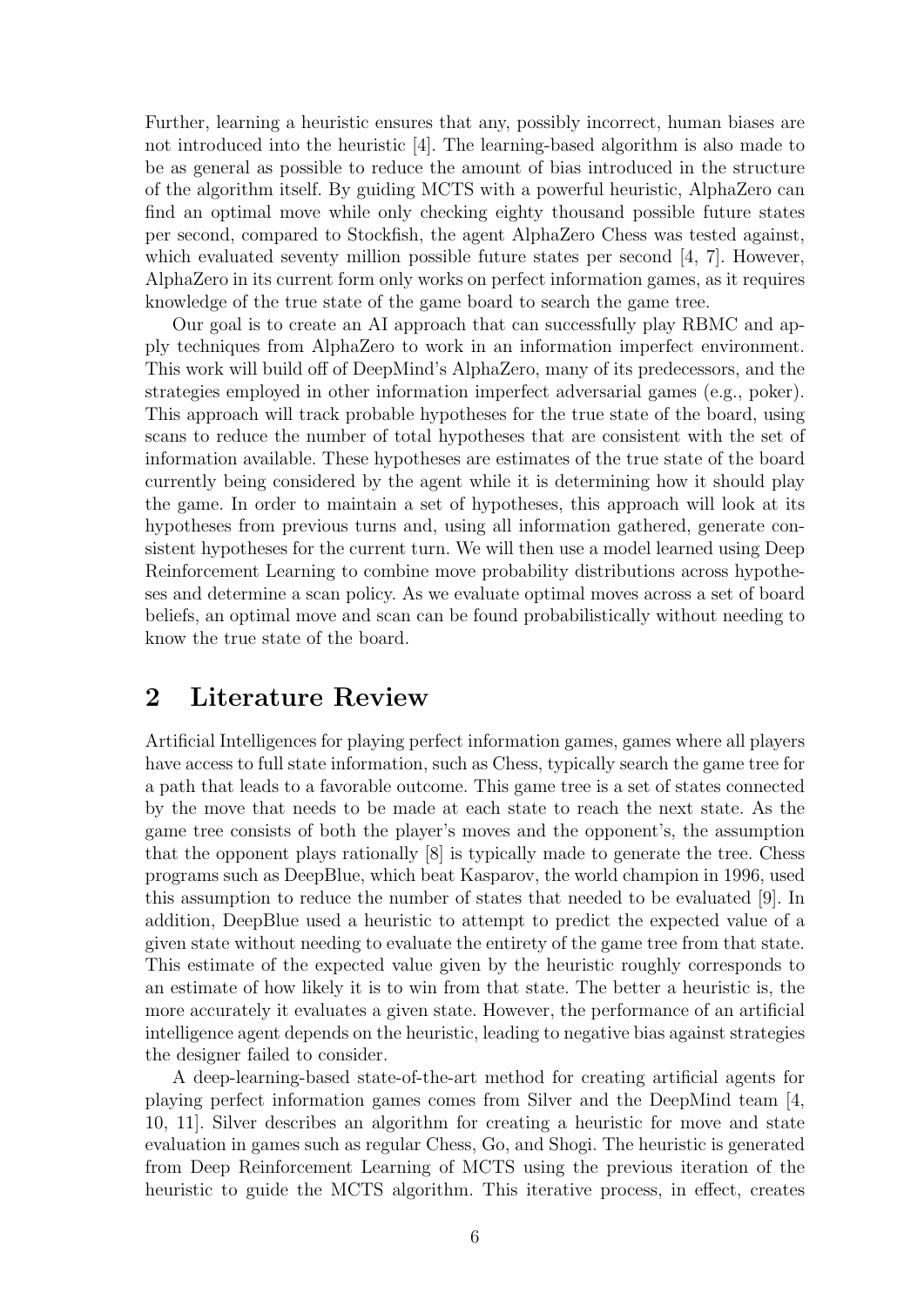a positive feedback loop such that if the heuristic allows MCTS to discover new strategies, the next iteration of the heuristic will incorporate the new strategies into its move policy and state valuation. Given enough of these iterations, the DeepMind team created an artificial agent that is able to play Chess at the grand-master level, learning to play from nothing but the set of legal moves.

Whereas perfect information games played by a computer only require it to efficiently search the game tree, imperfect information games have an additional set of challenges. These challenges include determining what the true state of the game is and learning to read information from the opponent's actions. Much of the research into imperfect information games is based around the card game of poker. In poker, the cards in the opponent's hand can be modeled using probabilities, allowing the player to reason over probable actions to take to win the hand. Billings et al. create a poker-playing program that learns a model of its opponent as it continues to play against the same opponent [12]. Repeated play against an opponent allows this program to use the information that the opponent gives off to its advantage, such as in which situations the opponent is likely to raise, hold, or fold and generate response strategies accordingly. By reincorporating this model back into the program's expectations of the opponent's hand, the program is able to increase its likelihood of winning, causing it to win every match it played against its opponent. While this application is slightly different than it would be in RBMC, a similar concept of learning through repeated play would be incredibly useful. In addition, as different opponents may employ different strategies, the exact approach used by Billings et al. would not generalize to all opponents. However, similar techniques could allow the program to learn to predict what kinds of strategies the opponent is likely to consider.

RBMC was proposed as a game to serve as a target for research in 2016 [13]. Chess was invented as an analogy for war, and RBMC extends that into the modern era, where one does not necessarily know what resources the opponent has at their disposal or where the opponent's units are placed. This added complexity makes RBMC an important milestone in the future of AI research. Due to its novelty, there is a lack of research papers within the scope of RBMC AI agents. One of the oldest works in this same field is Markowitz, Gardner, and Llorens's paper On the Complexity of Reconnaissance Blind Chess, which examines the game of RBMC under a critical lens to determine its complexity compared to other games [5]. Markowitz, Gardner, and Llorens estimate how much computation is required to compute the game tree, finding there to be approximately  $10^{93}$  times the amount of states in a game of RBMC compared to a game of standard Chess. This is where our research will fit within the literature, serving to show others what we did to solve the problem of imperfect information in the game of RBMC. This study proposes an Artificial Intelligence to play RBMC that has been carefully designed to produce high-performing behavior.

As of the NeurIPS 2019 Reconnaissance Blind Chess Tournament, a number of RBMC bots have been released [14]. The winner of this tournament, Strangefish, is available on GitHub and can be easily set up to run locally [15]. Strangefish works by keeping track of all possible boards at any given turn. As the set of all possible boards grows to be very large, Strangefish only considers as many of them as it can within a given amount of time. Strangefish then calculates move scores for each of these possible boards based on how useful each move is expected to be using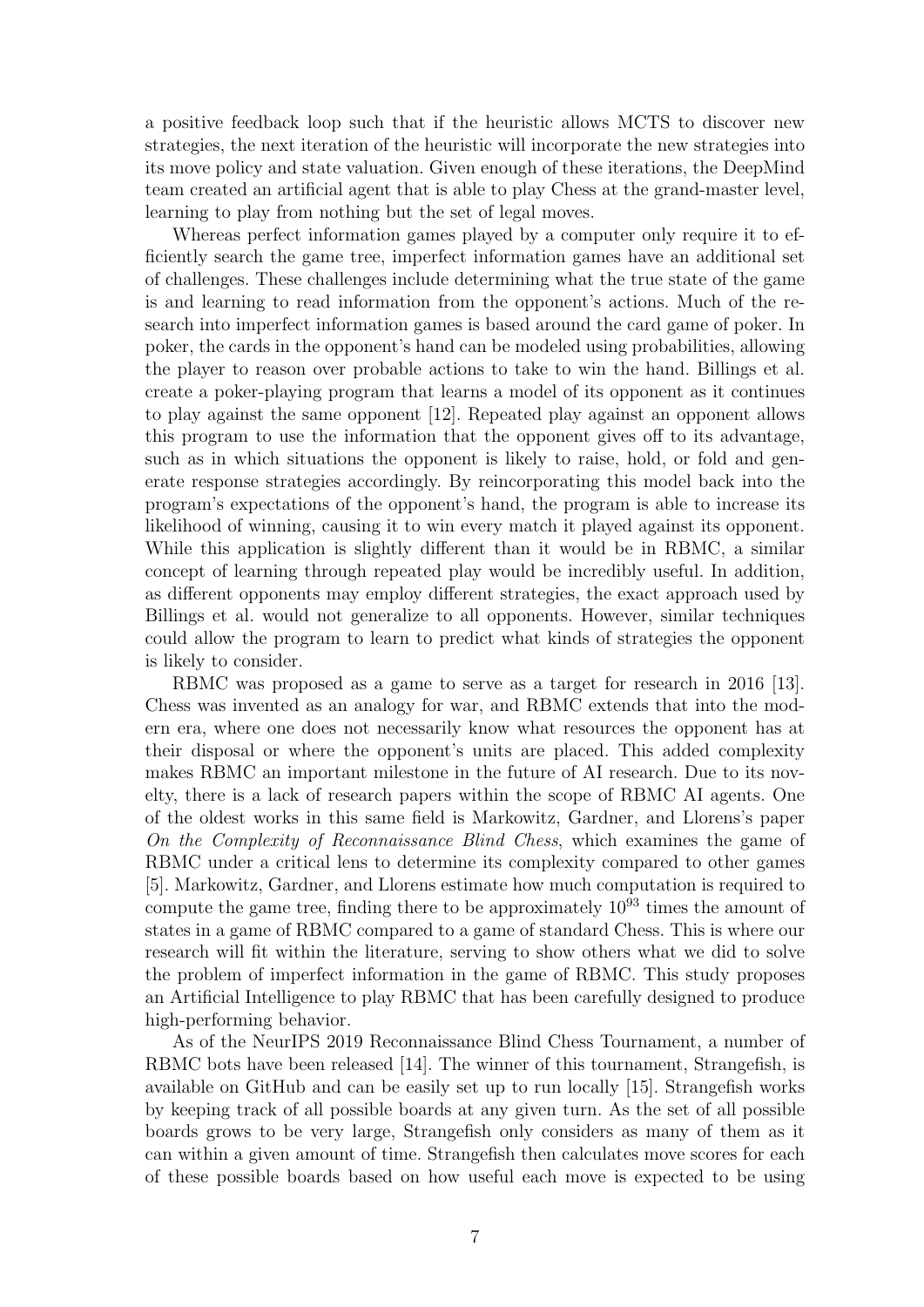Stockfish [7] and scan scores for each of the possible scans based on how much each scan would reduce the set of all possible boards. The Strangefish agent then picks a scan that will have the greatest possible impact on the move decision by taking into account the move scores, the scan scores, and the expected likelihood of each of the boards. After scanning, Strangefish refines its set of all possible boards. Next, to choose a move, Strangefish uses a weighted sum of its previously calculated move scores and an expected likelihood for each of the boards. Strangefish also uses a measure of how the chosen move will reduce the set of all possible boards in its decision, although this factor affects the move choice minimally.

Another baseline we benchmark against was the Trout agent [14]. The simpler Trout bot kept track of a single board state. Trout chose moves by evaluating this single board state using Stockfish. Trout chose scans semi-randomly from the set of squares that are not occupied by Trout's pieces. We now present our RBMC findings. In Section 3, we cover preliminary material. In Section 4, we detail our approach.

## 3 Preliminaries

Here, we discuss POMDPs to frame the RBMC problem and introduce Deep Reinforcement Learning as used by AlphaZero [4].

### 3.1 Partially Observable Markov Decision Processes

A Partially Observable Markov Decision Process (POMDP) can be used to model a stochastic environment where an agent does not have direct access to the state of the environment, and instead receives observations that may provide partial state information. A POMDP consists of a set of states  $S$ , a set of actions  $A$ , a set of observations O, and a real-valued reward function  $R(s, a)$  [16]. At each time step, an agent navigating the POMDP's environment starts from state  $s_0 \in S$ , makes observation  $o_0 \in O$ , and chooses action  $a_0 \in A$ . This results in the agent receiving reward  $R(s_0, a_0)$  and transitioning to  $s_1$ . However, as this is a POMDP, the agent is unaware the exact state it has transitioned to. Both the probability of ending up in state  $s_{i+1}$  from state  $s_i$  when taking action  $a_i$ , and the probability of making observation  $o_i$  when in state  $s_i$  may be unknown to the agent. The goal of the agent in the POMDP environment is to maximize the expected total reward. This expected total reward is  $\mathbb{E}[\sum_{t=0}^{\infty} \gamma^t R(s_t, a_t)]$  where  $\gamma$  is the discount factor for future rewards. The solution to the POMDP that maximizes the expected total reward is the optimal policy. However, since the agent does not know what state the environment is in at any given time step, this policy is not a mapping from state to action but rather a map from a probability distribution over the set of states S to an action. As the relationship between observation and state is unknown to the agent, finding a policy is extremely difficult as doing so requires dealing with state ambiguity and credit assignment simultaneously. Thus, an agent in a POMDP has to explore and exploit to produce actions that lead the agent into states with meaningful observations and high rewards. If the agent does not know what state the agent is currently in, a policy would not be able to make any useful decisions about its current state. On the other hand, if the agent only moves to acquire new information, it is not guaranteed that moving to acquire information will result in high rewards.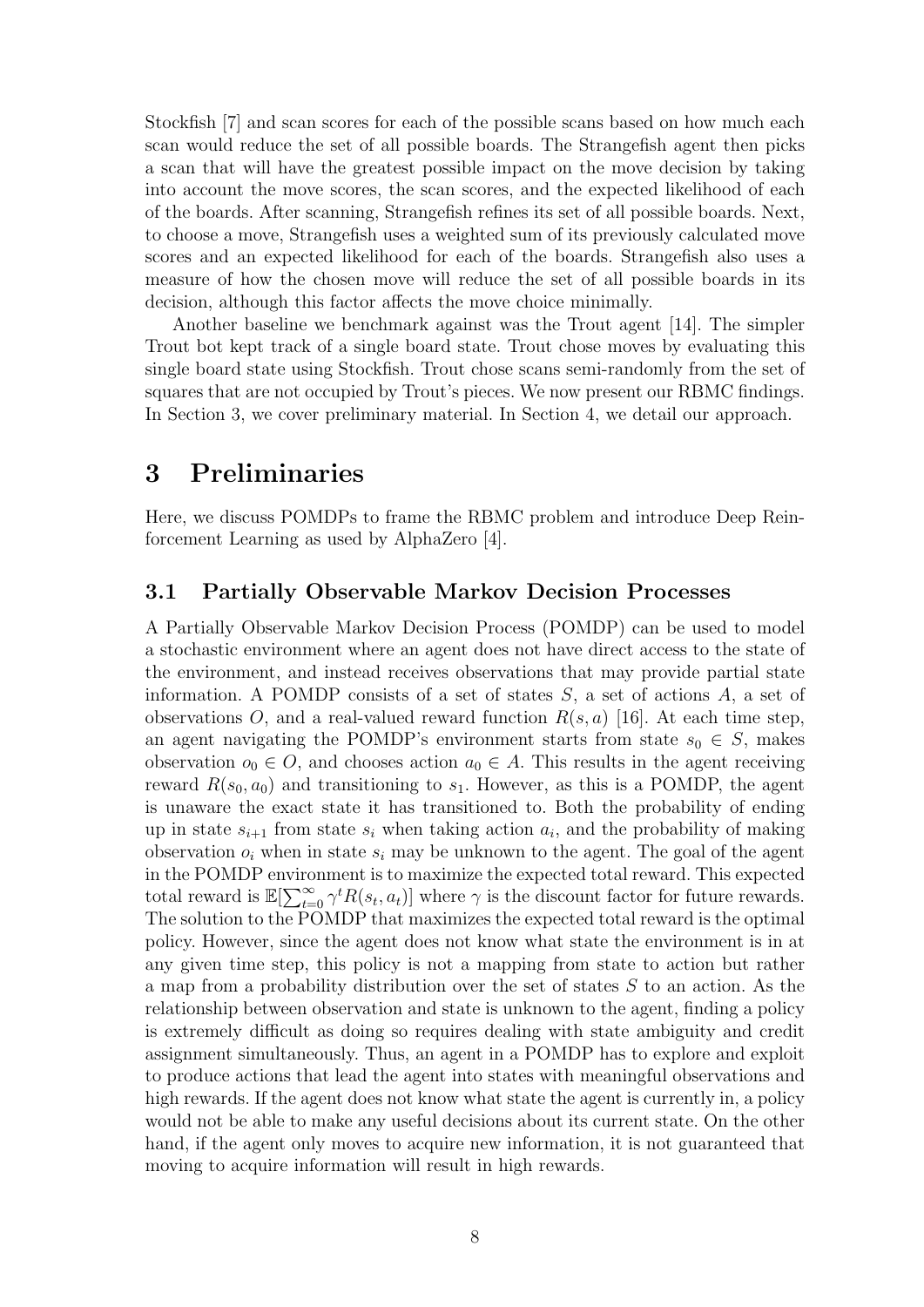

Figure 1: This figure shows the state transitions, observations, actions, and rewards for the Reconnaissance Blind Chess POMDP model. Figure derived from Artificial Intelligence Foundations of Computational Agents [17].

In RBMC, we define  $S$  as the set of all possible Chess boards.  $A$  is the set of all possible Chess moves and all possible scan actions.  $\hat{O}$  is the set of all possible observations. O includes all possible scan results, gathered opponent move information, and move attempt response information. Figure 1 shows the transformation of states and the flow of information throughout a game of RBMC. The state  $s_t^o \in S$ represents the state at the start of the player's t-th turn (right after the opponent turn has ended). This state provides the player with observation  $o_t^o \in O$  containing gathered opponent move information from the move the opponent had just recently completed, such as whether the opponent took one of the player's pieces. The player then performs scan action  $a_t^s \in A$ . This takes the player into state  $s_t^s \in S$ . This state,  $s_t^s$ , has the same Chessboard configuration as  $s_t^o$ . The player is also provided with observation  $o_t^s \in O$  containing the scan result information for scan  $a_t^s$ . Next, the player makes move action  $a_t^m \in A$  resulting in state  $s_t^m \in S$ . State  $s_t^m$  is the result of performing the Chess move represented by action  $a_t^m$  from state  $s_t^s$ . From state  $s_t^m$ , the player then receives observation  $o_t^m \in O$  containing information about the success or failure of move  $a_t^m$ . At this point, the player's turn is over and the opponent makes a move. This move action  $a_t^o \in A$  is hidden from the player, but it results in state  $s_{t+1}^o \in S$  representing the state at the start of the player's next turn. The reward function  $R(s_t^s, a_t^m)$  is 1 if action  $a_t^m$  caused the agent to win the game,  $-1$  if the agent's king had already been captured in state  $s_t^s$ , and 0 otherwise (i.e. if the game has not yet been decided or if it results in a draw). Thus, an agent that follows a policy that optimizes the expected total reward will follow a policy that favors it to win.

### 3.2 AlphaZero

AlphaZero is a general framework for creating super-human agents for adversarial, two-player, fully observable turn-based games [4]. In the paper, Silver et al. create state-of-the-art agents for Chess, Go, and Shogi using Deep Reinforcement Learning and Monte Carlo Tree Search. These agents would pick moves using MCTS guided by a model trained using Deep Reinforcement Learning.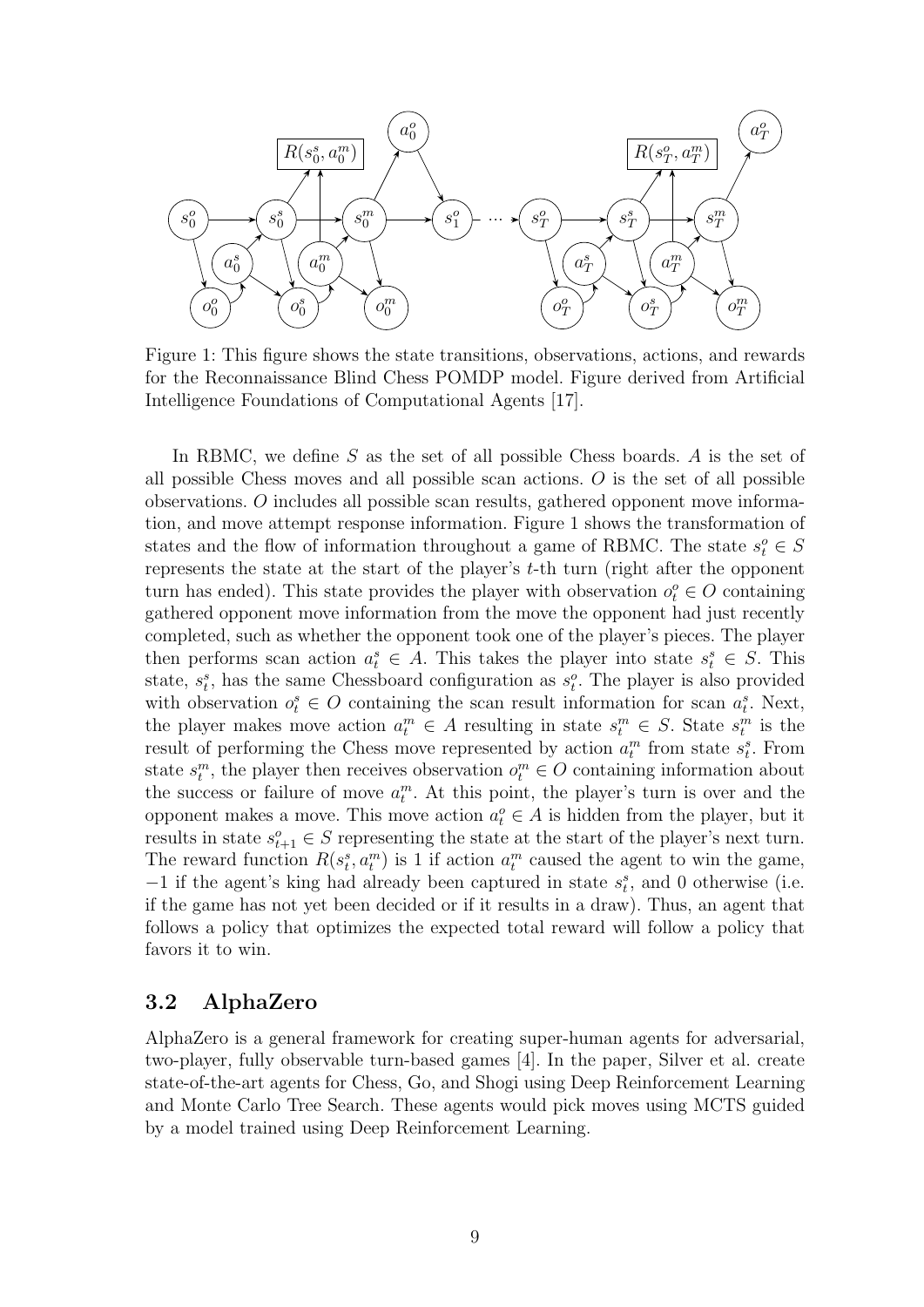#### 3.2.1 Deep Reinforcement Learning

Deep Reinforcement Learning is a type of Machine Learning where a model with millions of parameters is trained to take actions in an environment in order to maximize a given reward function. The resultant of Deep RL is a learned policy that can predict high-reward actions given a state. This has been used to solve a wide variety of tasks such as Chess, Dota 2, and Atari [4, 18]. Although Deep Reinforcement Learning allows for many different problems to be solved by neural networks, Deep Reinforcement Learning takes a large amount of computational power. The agent needs to spend a lot of time trying actions that lead to high/low reward and increase/decrease their likelihood in future trajectories. Thus, training takes a long time because a single play of the game only provides so much information about the value of the actions taken during that game. This is especially prevalent in longterm sequential games with sparse rewards such as Chess. In order to get a strong estimate of the expected reward when using a policy, states must be visited many times to decrease the variance in the estimated value.

In AlphaZero [4], the reward function is only based on the terminal state and is 1 when the agent wins the game, −1 when the agent loses the game, and 0 when the agent ties. The agents in this work were trained using self-play reinforcement learning. Each agent plays its respective game against itself, recording the inputs at each time step, the moves taken at each time step, and the final result of the game. In parallel, the agent would be trained on this information, learning to better predict what moves should be taken and what the expected result of the game should be. As the moves taken by the agent are not directly based upon the output of the neural network but the output of MCTS, the network slowly improves its predictions of the game result and the probabilities with which moves should be taken. This, in effect, creates a positive feedback loop that results in the super-human state-of-the-art agents demonstrated by Silver et al. for Chess, Go, and Shogi.

While the inputs and outputs to AlphaZero's neural networks depend on the specific game, the main structure of the networks used in Chess, Go, and Shogi are the same. These networks take as input a representation of the state of the game from the last eight time steps and output a move policy as well as an expected value for the current state. For Chess, the neural network used by AlphaZero has an input consisting of 119  $8 \times 8$  images. Seven of these images are used to provide the neural network with the team color, total move count, castling legality for both teams, and a no progress count for the current time step. The remaining 112 are grouped into 8 sets of 14 based on the time step that it is representing. These 14 images represent player 1's pieces (using 6 images), player 2's pieces (using 6 images), and the current repetition count (using 2 images). In total this uses a one-hot encoding to represent the state of the Chessboard for the current time step and the 7 previous ones (including when it was the opponent's turn to move). The expected value for the current state is outputted as a single real number. The move policy, on the other hand, is returned as a set of move probabilities for all possible types of moves for all 64 tiles in the Chessboard where the move could start. Although not all of these moves are even possible because of the bounds of the Chessboard, this leads to a very easy and fast way to get the probability for a given move.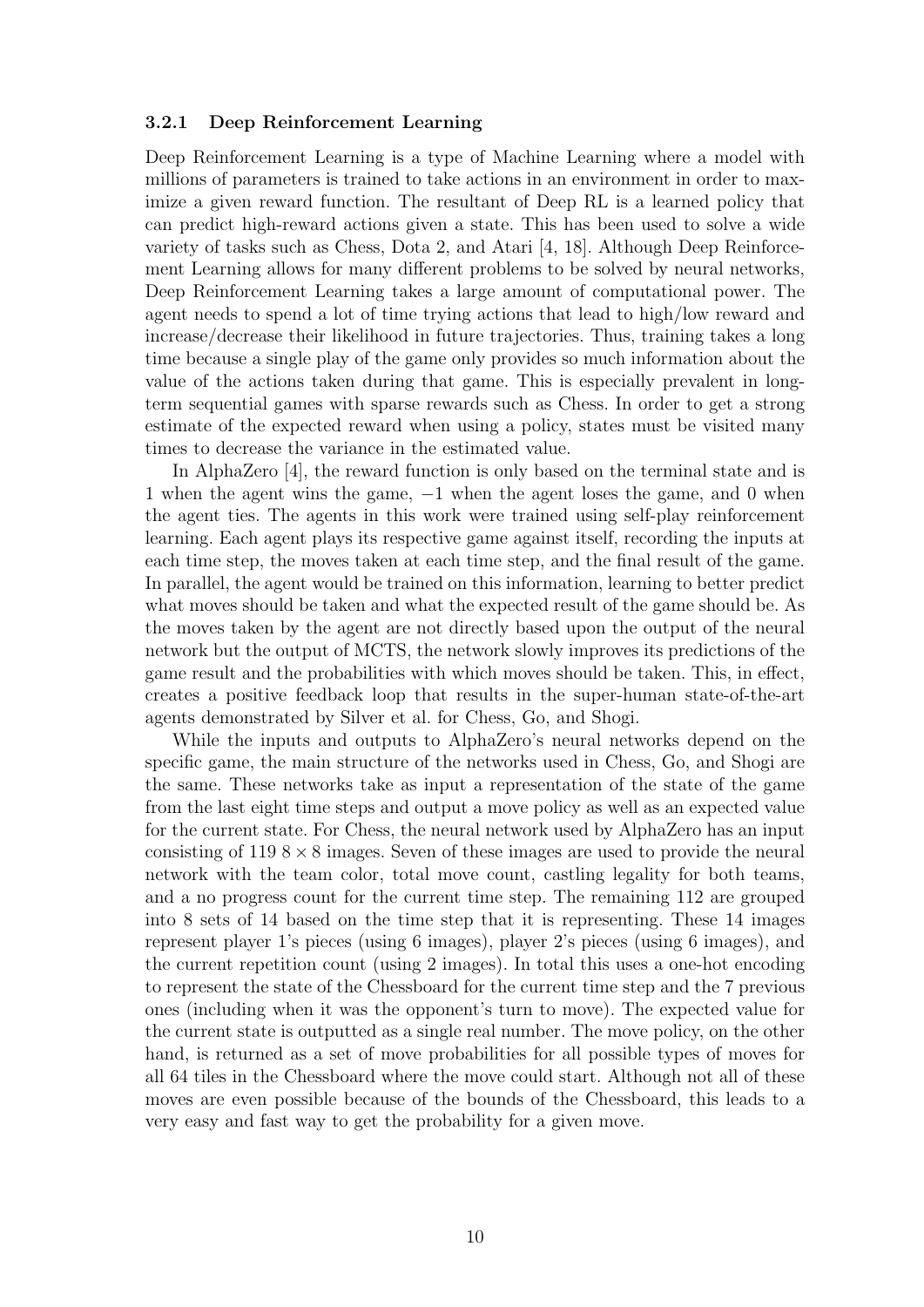```
input: The current state B, number of iterations n, neural network M,
             and exploration parameter c_{exp}output: A move policy
1 /* N(s, a) =Node.visits */
2 /* P(s, a) = \text{Node prior} */
3 root ← Node(state = B, prior = 1, children = {}, visits = 0) ;
4 for i \leftarrow 1 to n do
5 \mid node \leftarrow root;6 states \leftarrow [B];
7 /* Step 1: Selection */
8 while node .children \neq \{\} do
 \mathsf{p} \quad | \quad \mathsf{node} \leftarrow \arg\max_{\mathsf{c} \in \mathsf{node}.\mathsf{children}}(\mathsf{c}.\mathsf{value} + c_{exp}\mathsf{c}.\mathsf{prior})\frac{\sqrt{\text{node}.\text{visits}}}{\text{c}.\text{visits}+1};10 states \leftarrow Append(states, node.state);
11 end
12 /* Steps 2 and 3: Expansion and Evaluation */
13 MovePolicy, value \leftarrow M(states);
14 \parallel node.children \leftarrow {node(state = ApplyAction(node.state, action), prior =
        MovePolicy(action), children = \{\}, visits = 0) : action \inLegalActions(node.state) };
15 \vert node.children.prior \leftarrow Softmax(node.children.prior);
16 /* Step 4: Backup \star/
17 \quad v \leftarrow node.value;
18 while node \neq root do
19 \vert node.visits \leftarrow node.visits +1;
20 | node.total \leftarrow node.total + v;
\begin{array}{|l|l|} \hline \text{21} & \text{node}.\text{value} \leftarrow \frac{\text{node}.\text{total}}{\text{node}.\text{visits}}; \hline \end{array}22 | node ← node.parent;
23 end
24 end
25 policy : \pi(a \mid B) \propto x.visits where x \in root.children \wedge x.action = a;
```
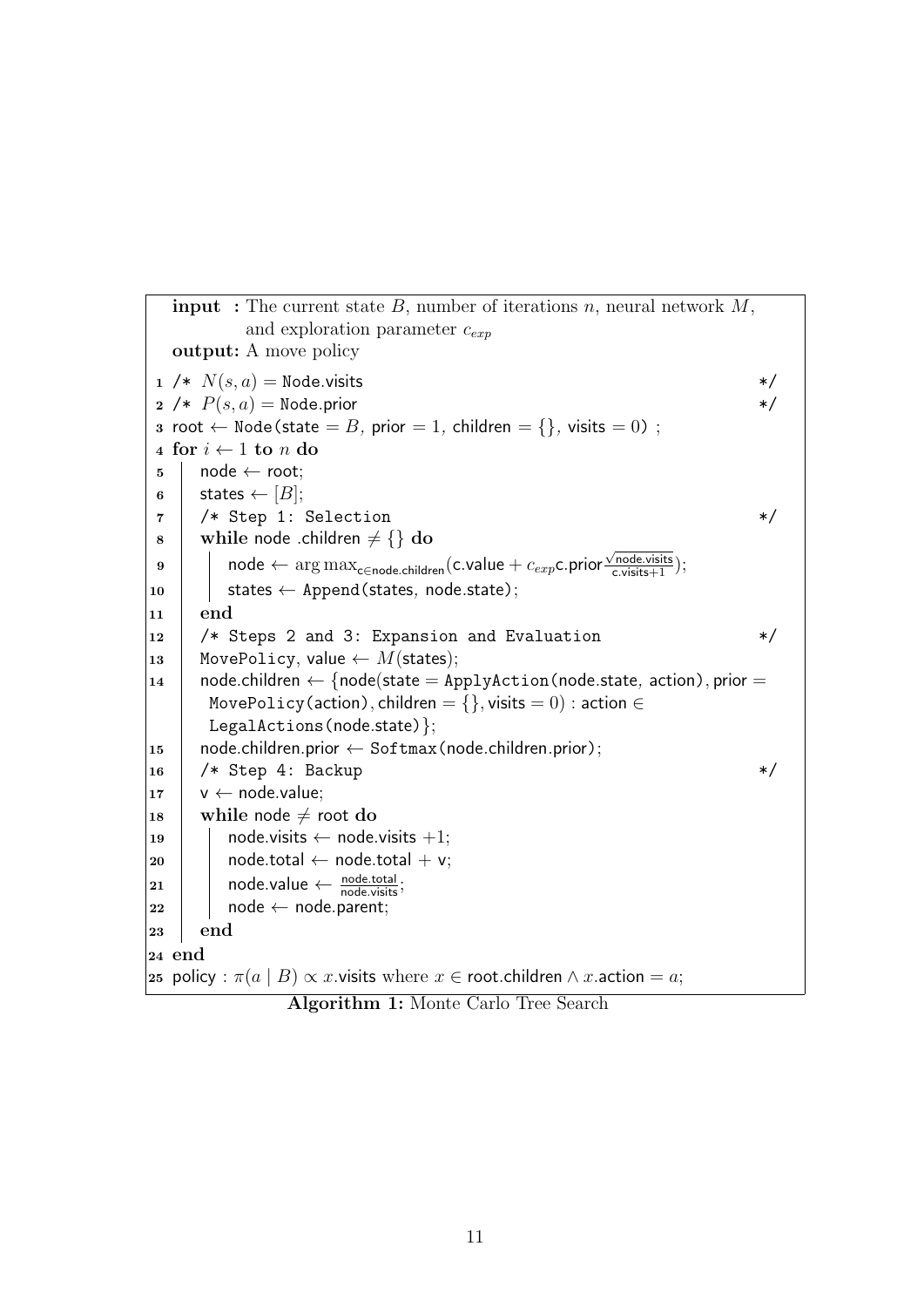#### 3.2.2 Monte Carlo Tree Search

Monte Carlo Tree Search (MCTS) is an algorithm often used to solve Markov Decision Processes (MDPs). In an MDP, unlike in a POMDP, there are no observations and the agent is aware of what state it is currently in. MCTS assumes that the value of an action is the average reward received when randomly selecting game endpoints reachable from the state you get to when you take that action. AlphaZero uses a slightly modified version of MCTS that uses a neural network to guide its search of future game states. This modified MCTS explores the game tree, starting from the current state as the root, through the following algorithm. First, the algorithm descends down the game tree until it reaches a leaf node through a process called selection (Step 1 in Algorithm 1). This process reaches a leaf node by picking the possible action at each given node in the game tree that maximizes the value of the upper confidence bound  $Q(s, a) + U(s, a)$  where s is the node and a is the action.  $Q(s, a)$  is the expected value of the game once this action is taken (represented as c.value in Algorithm 1), calculated as a simple average of the value found each time the algorithm chose to take this particular action from this node.  $U(s, a)$  is an exploration term to allow the algorithm to consider paths that it has not yet been to.  $U(s, a) = c_{exp} P(s, a)$  $\sqrt{\sum_b N(s,b)}$  $\frac{\sum_{b} N(s,b)}{1+N(s,a)}$ , where  $c_{exp}$  is a constant used to control how much exploration the algorithm should do,  $P(s, a)$  is the prior probability of taking this action (c.prior in Algorithm 1) determined by the neural network's move policy head, and  $N(s, a)$  is the amount of times this algorithm has taken action a from node s (represented as c.visits and node.visits in Algorithm 1). Once a leaf node is reached, expansion and evaluation occur (Steps 2 and 3 in Algorithm 1). In expansion, the possible actions at the leaf node are considered and child nodes are created for each of the possible actions. The neural network is then evaluated on the node. The prior probabilities for each of the children nodes are set using the softmax of the move policy head's output and the node's value is determined from the neural network's value head's output. Finally, the backup step (Step 4 in Algorithm 1) occurs where the visit counts and the expected values are updated for each of the nodes this iteration of MCTS passed through. AlphaZero's agents then repeat these four steps  $n = 800$  times. As MCTS is iterated more and more times, the depth of the search tree considered increases occasionally as MCTS expands more nodes. A final move can then be picked by the agents, where they choose an action for the current state from a distribution where the probability of choosing a given action is proportional to the number of times MCTS chose to take that action raised to the 1  $\frac{1}{\tau}$  power, where  $\tau$  is a temperature parameter used to control whether the algorithm should attempt to explore new strategies or exploit known strategies. In conclusion, the final policy returned by MCTS for AlphaZero's agents is  $\pi(\overline{a} \mid s_0) \propto N(s_0, a)^{\frac{1}{\tau}}$ .

### 4 Our Approach

Here, we describe the elements of our RBMC agent shown in Figure 2. We use a residual neural network to output a joint move policy, state valuation, and scan policy. The scan policy determines the probability of each potential scan. The agent chooses how to scan based on these probabilities. The state valuation and move policies are used in the execution of the MCTS algorithm to pick a move. This model determines these policies using the 100 most probable beliefs of the true state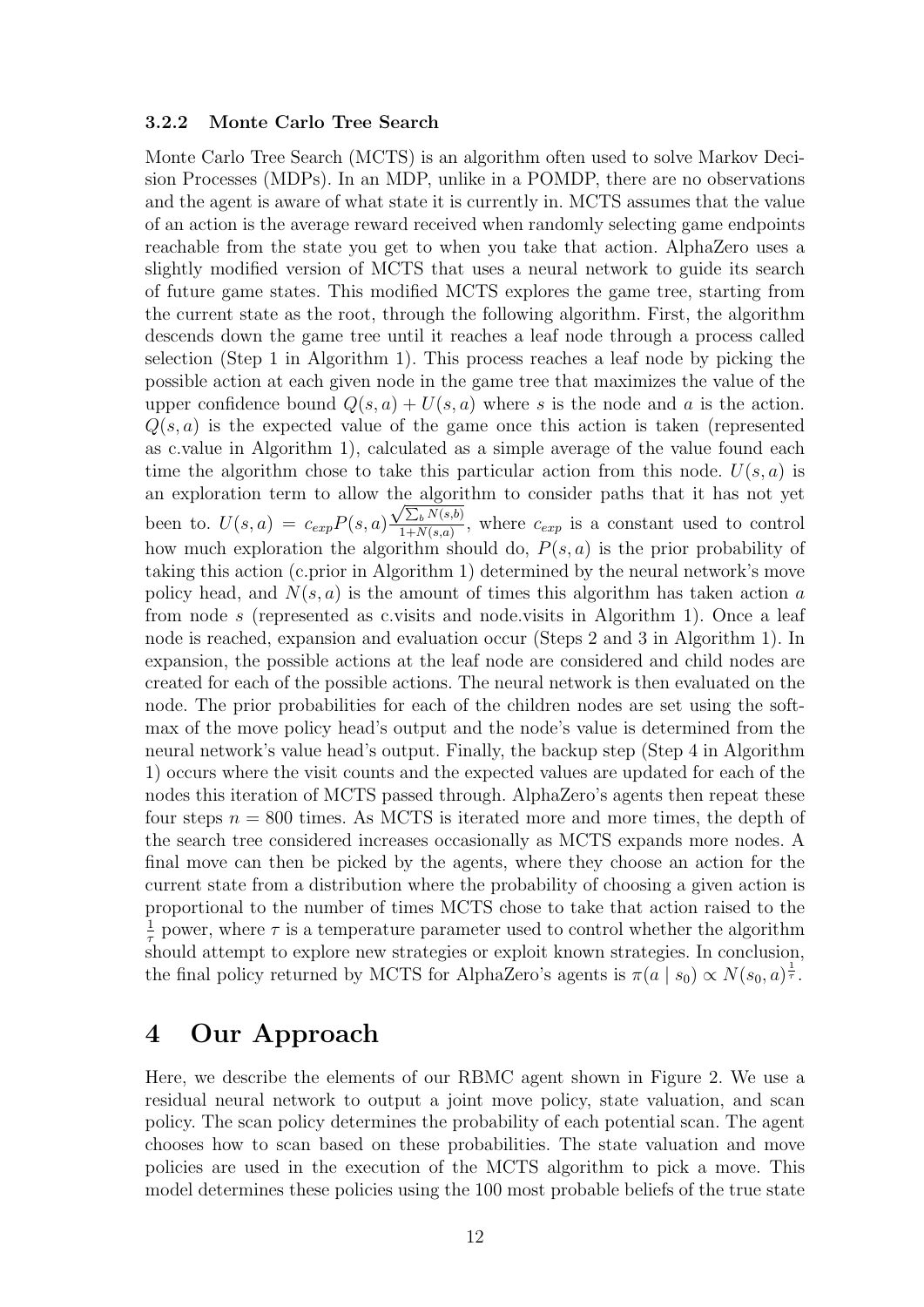

Figure 2: This figure shows an overview of our agent, broken into five stages. The dotted line at the bottom represents the opponent's turn.

currently being tracked as well as the strength of those beliefs.

In order to track the belief of the board state, the agent maintains 10,000 separate, non-unique hypotheses of the true state of the board. The number 10,000 was chosen as it was large enough to prevent the agent from losing the true state of the board in most circumstances, yet is small enough to avoid taking exceedingly long to make decisions. When the agent receives information, the system removes hypotheses that are not consistent with the information that the agent received. As this causes the total number of hypotheses considered by the agent to decrease, the agent then generates new hypotheses so that it stays at the same total number of hypotheses. These hypotheses are generated in such a way as to explore the belief space and consider possible hypotheses that were previously ignored.

Our agent works in five stages, as represented in Figure 2. The first stage deals with handling information received from the opponent's previous move. At the start of this stage, the agent's set of hypotheses are all possibilities of what the true state of the board was before the opponent moved. First, this stage removes any of the 10,000 hypotheses that are not consistent with the information that the agent received. For instance, if the agent was tracking hypotheses where it was impossible to take the captured piece, those hypotheses would be removed. Next, the agent steps the hypotheses one turn forward. It does so by modifying each hypothesis by a random opponent move that is consistent with the information that has been received. Now all the hypotheses still being considered are updated to represent a current hypothesis set. Since some hypotheses were removed, new hypotheses must be generated for the agent to remain at the 10,000 number before continuing to the second stage.

In the second stage represented in Figure 2, a location to scan is chosen by our agent. This is simply done by evaluating the neural network given the agent's beliefs.

The input to our neural network is an  $N \times N \times (M \times T \times B + L)$  image stack that represents the beliefs of the state of the board through  $M$  planes for each of its B beliefs for the latest T time steps. As a Chessboard is  $8 \times 8$ ,  $N = 8$ .  $L = 7$  of these 8×8 images are used to represent the player color, total move count, castling legality, and the number of moves where progress was not made. The other  $M \times T \times B$  of these images are used to encode the  $B = 100$  most probable beliefs over the last  $T = 8$  time steps. For each of these time steps, B beliefs are encoded using M images each. These  $M = 13$  images are used to represent player 1's pieces (6 images), player 2's pieces (6 images), and the probability of this belief (1 image). This input encodes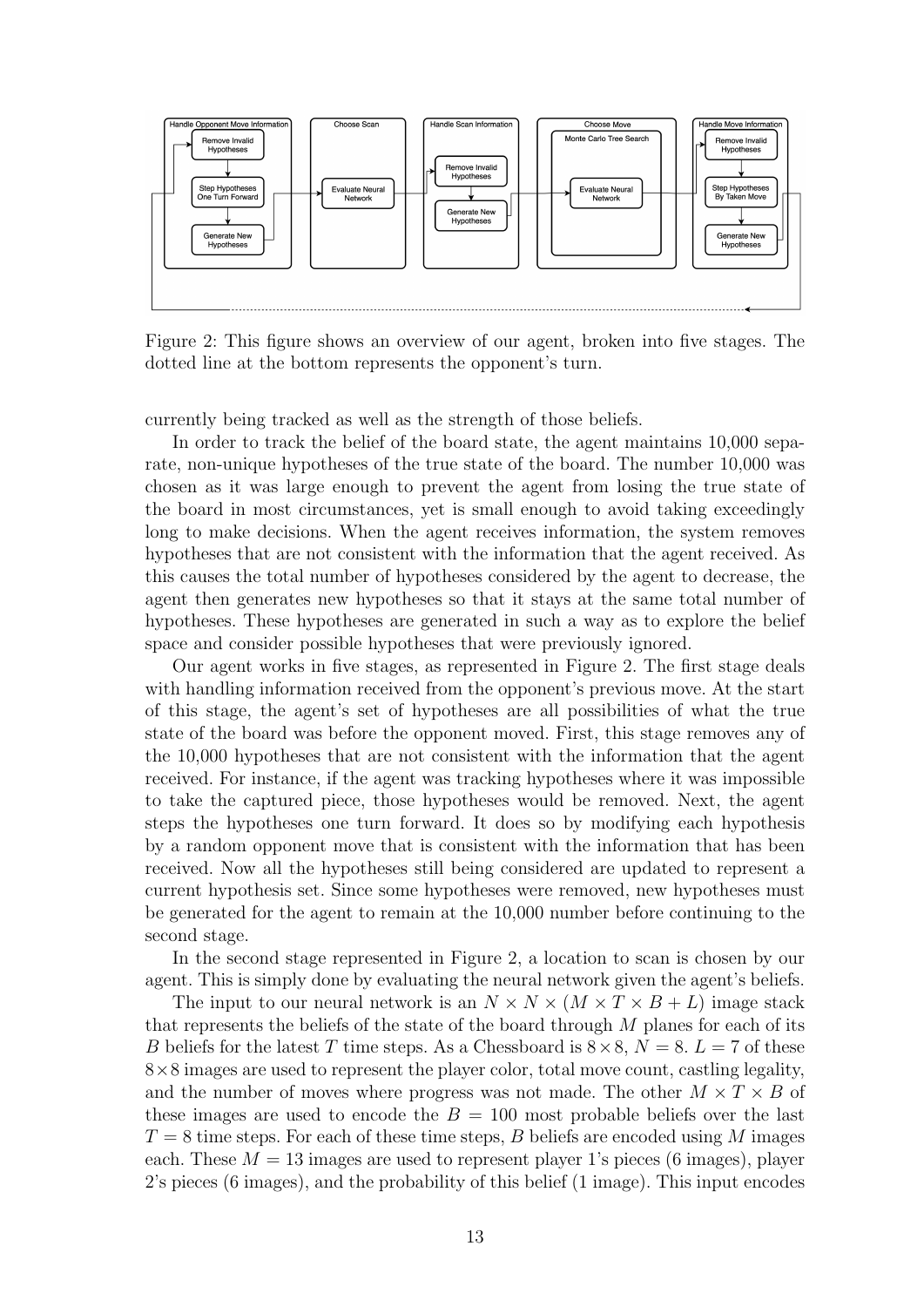the beliefs of the agent along with how the beliefs have changed in the last couple turns.

The network has three different output heads for the scan, movement, and value estimation. The move policy output head encodes move probability distributions using 73  $N \times N$  images. Each of the  $N \times N$  locations in the images represents a starting position for the move and each image represents a different type of move. 56 of these images are used to represent queen style moves. These 56 are further grouped into 8 sets of 7 images where each set represents a different direction and the 7 images in each set represent a distance. These queen style moves are able to represent all possible moves that queens, kings, rooks, and bishops can perform as well as most possibilities for the moves pawns can perform. Although more moves are encoded than can be performed, moves that are impossible (i.e., invalid) are ignored. Another 8 of the 73 images are used to represent knight style moves. Finally the last 9 images are used to encode pawn underpromotion moves. When a pawn reaches the last row it is promoted into any piece that the player chooses except for a king. These 9 underpromotion images represent the possibility for the pawn to become either a knight, rook, or bishop when moving in any of the three possible directions for a pawn (attack left, move forward one, or attack right). All together each value present in these images represents a single unique move that can be performed in a game of Chess. The state representation is extremely large, requiring a very large number of parameters to accurately process this information through a neural network.

The value output head outputs a single number representing the expected value of the game given the current beliefs. This number in the range  $[-1, 1]$  describes whether a win or a loss is expected by the network. It is used in conjunction with the move policy during MCTS to improve the network's move policy by looking at future time steps.

The scan policy output head encodes scan probability distributions using a single  $6 \times 6$  image. Each of these 36 values represents the probability of scanning a single one of the inner 36 tiles of the Chessboard. The outer ring of tiles is ignored here as they provide no additional utility over scanning one of the inner 36. On the contrary, by scanning a tile in the outer ring, the agent would receive less information because part of the scan region would be out of bounds. When the neural network is evaluated in the second stage (as represented in Figure 2), these 36 values are normalized using softmax and then a scan is chosen randomly according to that distribution.

The third stage shown in Figure 2 handles the information received by the agent after scanning. First the agent removes any hypotheses that were invalidated by the information revealed by the scan. New hypotheses are then generated to keep the total amount at 10,000.

During the fourth stage (Figure 2), the agent chooses what move it should perform. To choose this move, MCTS (Algorithm 1) is used. Our MCTS is nearly identical to AlphaZero's [4]. Since we are playing an imperfect information game, our state is our 100 most likely beliefs rather than a single state. Our neural network also has an additional output head for the scanning policy. Apart from these differences, our MCTS algorithm is the same. Similarly, we choose our movement action for the current time step from a distribution where the probability of choosing a given action is proportional to the number of times MCTS chose to take that action raised to the  $\frac{1}{\tau}$  power, where  $\tau$  is a temperature parameter used to control how much exploration the algorithm performs.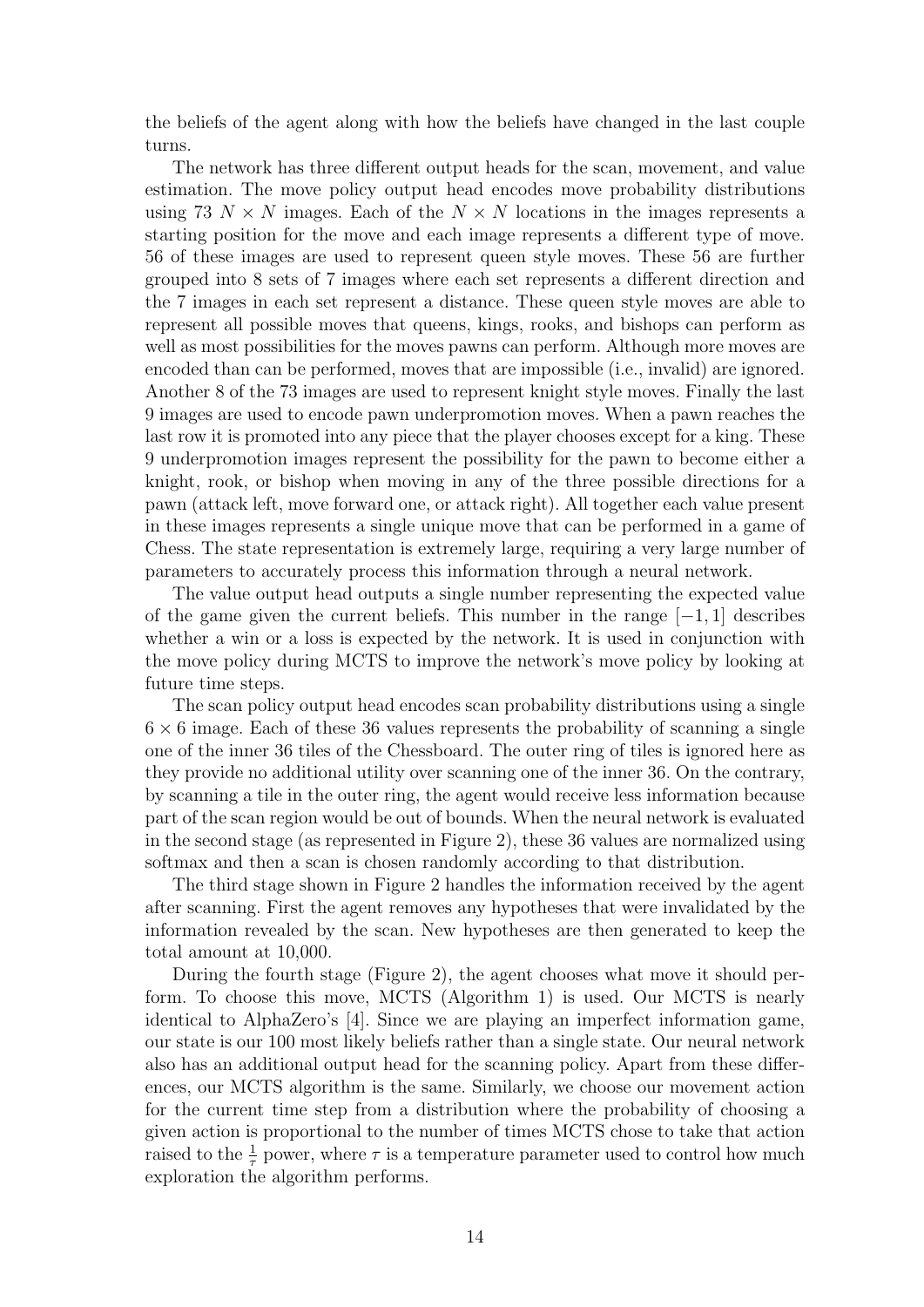Finally during the fifth and last stage (Figure 2), our agent handles the information received by the agent after making its move. The agent removes any invalidated hypotheses and then steps the other hypotheses forward by one time step so that the move that the agent took is represented in all of the remaining hypotheses. Finally, new hypotheses are generated leaving the agent with 10,000 hypotheses, all representing Chess boards where it is now the opponent's move.

The neural network's architecture is similar to that of AlphaZero [4]. Figure 3a is a representation of the overall structure of this neural network. The main structure in this architecture is the residual tower which starts with a single convolutional block (Figure 3b) followed by 19 residual blocks (Figure 3c). The convolutional block has three parts to it: 256 padded convolutional filters using  $3 \times 3$  kernels with a stride of 1, a batch normalization layer, and a rectified linear unit (ReLU) layer. The residual block is similar consisting of 256 padded convolutional filters using  $3 \times 3$  kernels with a stride of 1, a batch normalization layer, a ReLU layer, 256 padded convolutional filters using  $3 \times 3$  kernels with a stride of 1, a batch normalization layer, a skip connection to the input of the block, and a ReLU layer. The three output heads are then built on top of this residual tower. The move policy head (Figure 3d) has the structure: 2 convolutional filters using  $1 \times 1$  kernels with a stride of 1, a batch normalization layer, a ReLU layer, and then a fully connected layer to the move policy head outputs. The value head (Figure 3e) has the structure: 1 convolutional filter using a  $1 \times 1$  kernel with a stride of 1, a batch normalization layer, a ReLU layer, a fully connected layer to 256 nodes, a ReLU layer, a fully connected layer to a single node, and a layer. The scan policy head (Figure 3f) has the structure: 2 convolutional filters using  $1 \times 1$  kernels with a stride of 1, a batch normalization layer, a ReLU layer, and then a fully connected layer to the 36 scan policy head outputs.

This model was trained using self-play reinforcement learning. Simply put, the model would play against itself, recording its inputs, the actions taken, the scans taken and the final result of the game. The model is then trained on these recordings such that the model is trained to predict the move that was made after many iterations of MCTS, the result of the game, and the scan that was made given the inputs the model has at the time. The variation in the input data is increased by removing some of the input beliefs before training so that the network learns to be more robust to missing information, similar to dropout. This is meant to allow the network to be able to function and return optimal outputs without needing to have the true state of the board as an input. The model's training and self-play happen simultaneously and the model being used for self-play is updated as games are finished.

This methodology allows us to test our framework by playing against other agents. We evaluate our model this way, using existing RBMC agents, in the upcoming section.

### 5 Results

Throughout this section, we will first discuss our baseline agent and then move into the improvements that led to our final agent.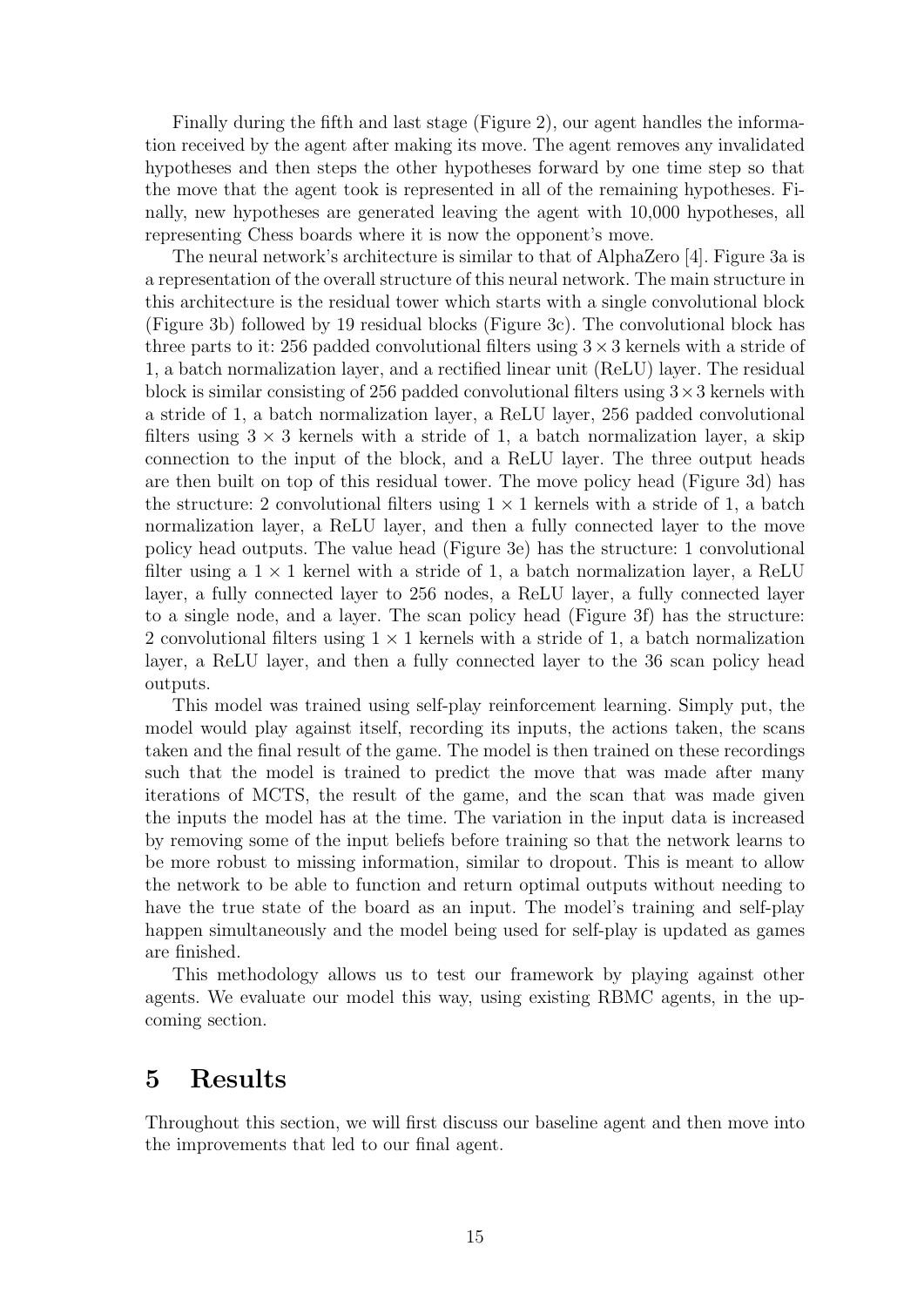

(a) This figure shows the overall structure of the neural network used by our agent built out of the pieces shown in figures 3b, 3c, 3d, 3e, and 3f.



(b) This figure shows the structure of the convolutional block.



(c) This figure shows the structure of the residual block.



(d) This figure shows the structure of the move policy output head.



(e) This figure shows the structure of the expected value output head.



(f) This figure shows the structure of the scan policy output head.

Figure 3: This figure shows the various parts that make up our agent's neural network. The full structure is shown in figure 3a with sub-pieces shown in figures 3b, 3c, 3d, 3e, and 3f.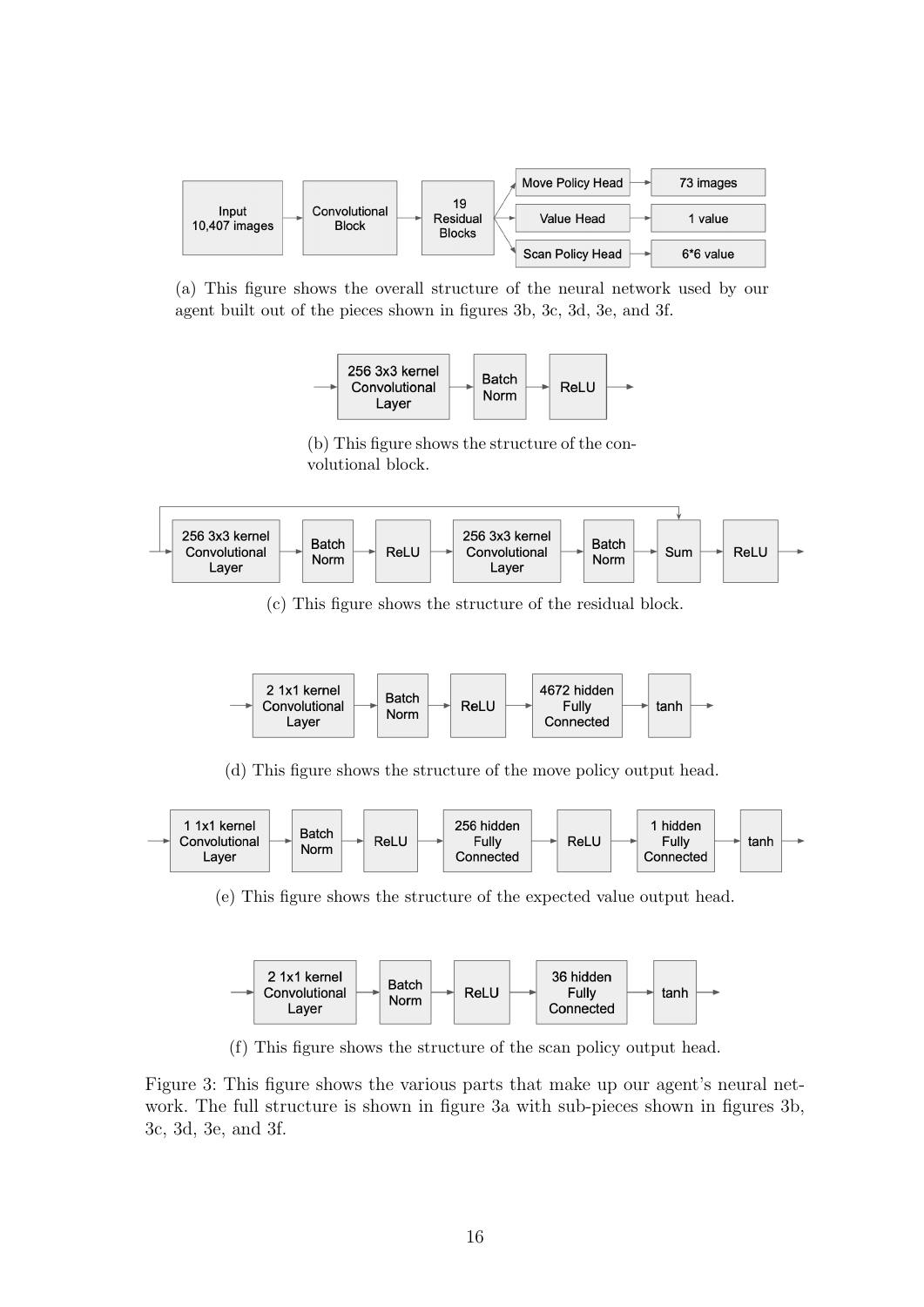### 5.1 Baseline Agent

Prior to our modified agent, we created a simpler version that would use existing Chess agents in combination with a belief system. This system would scan in regions that were expected to have the greatest decrease in the number of possible hypotheses. This simpler agent first evaluated move probabilities on each of the hypotheses and then combined the different move probabilities to result in a policy weighted according to the probability of that hypothesis being the true state of the board. This agent used Leela Chess Zero's Neural Network as its joint move policy and value-estimation model [19]. This mechanism allowed us to avoid training a move policy and value-estimation model to play Chess and focus on a system to track the board state hypotheses efficiently.

In the baseline agent, scans were chosen to try and remove the most possible unique hypotheses from the agent's beliefs. Each possible scan position was evaluated and the scan position that had the most configurations of the  $3 \times 3$  scanned region in the set of hypotheses was chosen to be used as the scan. Since only up to one of the configurations for a given scan position could be the configuration present in the true board, scanning at the scan position with the most configurations would cause the most possible unique hypotheses to be invalidated. In other words, a scan was chosen to maximize the size of the set  $\{h_s | h \in H\}$  for scan s where H is the set of hypotheses tracked by the agent and  $h_s$  is a representation of the  $3 \times 3$  region that would be revealed if h was the true state of the board and scan s was performed. Later, when scan s will be performed, the agent will receive information  $h_s^*$ , where  $h^*$  is the true board state. This information will invalidate any  $h \in H$ , where  $h_s$ does not match  $h_s^*$ .

As the baseline agent had evaluated up to 10,000 hypotheses each turn, each hypothesis is evaluated using a MCTS search using 800 iterations spread between unique hypotheses, or 1 iteration per unique hypothesis if there were more than 800 unique hypotheses. As we were constricted within the five-minute time limit used by the NeurIPS Reconnaissance Blind Chess Tournament [14], 10,000 was chosen empirically. In order to speed up the agent, the hypothesis tracking system had to assume that the system was correct about the state of the board in recent time steps. This is opposed to utilizing information to update previous sets of knowledge, and then regenerating current hypotheses based on information across turns (a much more computationally intensive task).

However, this assumption leads to the possibility that the agent may lose track of the true state of the board and disprove all of its hypotheses. This loss of awareness could happen if the agent decided to track different courses of action than the opponent took, propagating a mistake in its tracking turns ago. In the case where the agent begins to run out of time, the agent lowers the amount of tracked hypotheses and the total iterations of MCTS performed in order to not lose due to a timeout. This increases the likelihood the agent will lose track of the true state as the game proceeds. After having zero hypotheses that are consistent with the current information, the agent would switch into playing completely randomly rather than attempt to regenerate a new set of beliefs by backtracking, as it did not have the time to do so.

When running our baseline agent against an agent that moves purely randomly for the entirety of the game we see that we win more often than not. Figure 4 depicts the performance of our baseline agent against a random agent (Figure 4a) and the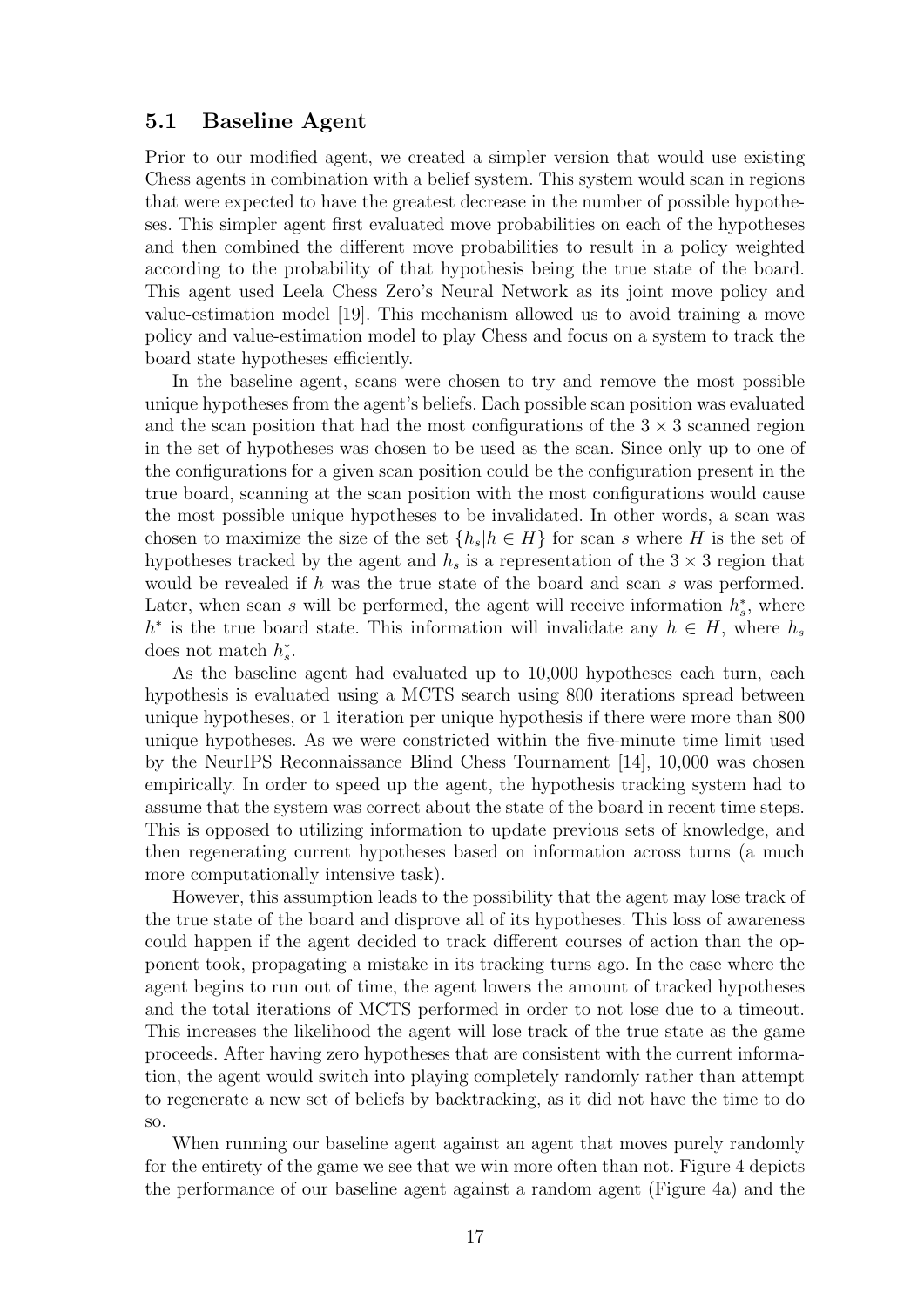

Figure 4: This figure depicts the performance of our baseline agent against a random agent (Figure 4a) and the NeurIPS Trout agent (Figure 4b).

NeurIPS Trout agent (Figure 4b). Our baseline agent won 60% of the time because even though at some point our agent would switch to playing randomly, the nonrandom play at the start of the game confers enough of an advantage that tends to last even when playing randomly. We found that a random agent was hard to play against because the belief tracking system was unable to make any assumptions about how the opponent would move. This scenario led our agent to have a tracking accuracy of around 10% against a random agent, as measured by the proportion of tracked hypotheses that corresponded to the true state of the board.

However, against a more powerful opponent our agent would tend to lose. The Trout agent works by keeping track of a single belief of the board which it updates very simply using almost random scans and choosing moves using Stockfish, a powerful heuristic-based Chess engine [7]. As the Trout agent did not move randomly, our agent was able to have a tracking accuracy (Figure 5) over 35% for much of the early portion of the game, later falling to 15% for the middle of the game and finally below  $10\%$  for the rest of the game as our agent would make sacrifices to its performance to stick within the time limit. Unfortunately, the cutbacks that had to be made to our agent to allow it to play a full-length game within the time limit meant that it cannot play well against a more powerful opponent, such as Trout.

The fact that our baseline agent needed to evaluate up to 10,000 hypotheses every turn in order to decide what move should be chosen by the agent for enough turns to finish the game, typically somewhere from 20 to 50 turns, means that our agent had to be able to evaluate a single hypothesis in 1.2 milliseconds assuming it spends all of its available time evaluating hypotheses for 50 turns. However, our agent also needs to keep track of its set of hypotheses, further reducing the amount of time it has available to spend evaluating hypotheses. Thus, our agent was usually unable to perform MCTS on all of its hypotheses and even then would typically run out of time before reaching 50 turns. The time constraint meant that the agent had to rely on learned knowledge of the future of the game rather than being able to evaluate possible future states. This limitation severely crippled this agent and forced us to switch to making purely random moves in order to prevent it from losing due to the time limit. Another drawback to this agent was that it used a heuristic trained to play standard Chess. This heuristic is likely to be sub-optimal for RBMC. Overall,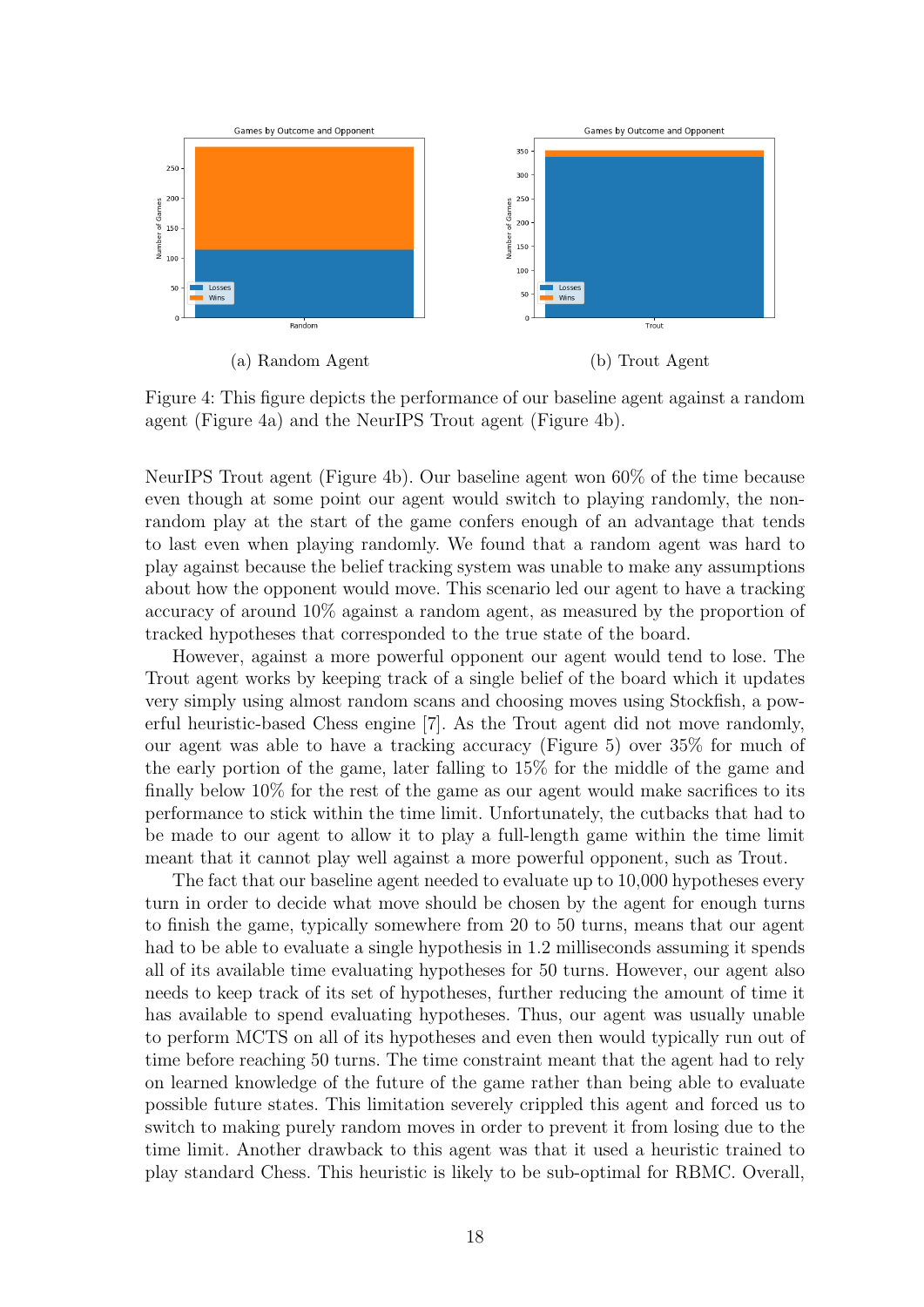

Figure 5: This figure depicts the ratio of the baseline agent's tracked hypotheses which are equal to the true state of the board for each time step against the NeurIPS Trout Agent. The blue line shows the average value of the ratio at each round. The red region shows one standard deviation above and below the blue line for each round.

our baseline agent highlighted that the speed at which we handle information and perform MCTS must be greatly improved before we are able to produce a highperforming agent.

### 5.2 Modified Agent

Our new agent avoids the computational bottleneck caused by having to evaluate 10,000 hypotheses every turn by using a single move policy, value-estimation, and scan policy network that can evaluate many of them simultaneously. The new agent takes the 100 most probable hypotheses and uses them and their respective probabilities in its evaluation of game states during MCTS. In doing so, the new agent mitigates this drawback by using a single neural network to evaluate a combined move policy over the most probable hypotheses. This new model also has input into what is scanned next. Utilizing a triple-headed neural network allows us to learn scanning criteria that are specific to its current strategy, rather than having to make do with scans that are only trying to reduce the number of hypotheses. While this modified agent does require us to train our neural network, the model then has more time available to run MCTS because it only has to do MCTS once per turn. Additionally, by having a combined scan and move policy, the agent is able to choose scans that have a larger impact on its future choice of move.

Unfortunately, this new agent is not without its faults. In order to train our agent using Self-Play Reinforcement Learning, hundreds of thousands of self-play games need to be recorded, storing inputs to the neural network, MCTS outputs, game results, and scans for every single turn. All 10,000 hypotheses for the last 8 turns, probabilities for all 4,672 possible outputs, the game result, and probabilities for all 36 possible for each turn are saved to a file using python pickling, averaging 3.5 megabytes in size. These files must be saved for each turn throughout the game, limited to a maximum horizon length of 100 to prevent the self-play from going indefinitely without generating results. As the agent is both used for white and black to generate self-play data for both sides, a full game played ends up generating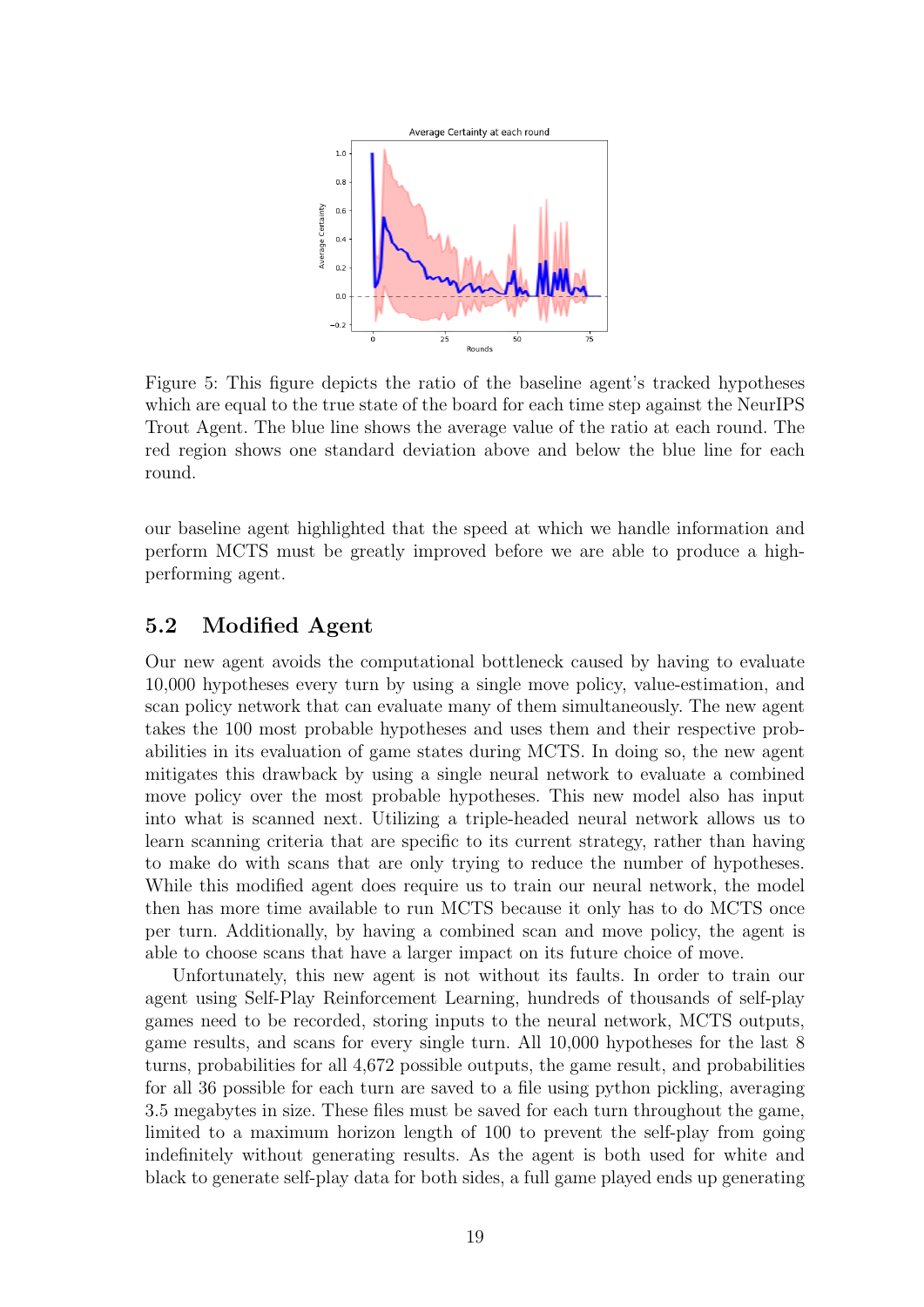approximately 700 megabytes of data. This save file structure is a huge improvement on earlier versions of the training data saves. Originally the save files, which were saved using the .json format, averaged 10 gigabytes in size, meaning that each game required approximately 2 terabytes of data.

Besides changing the encoding from text-based .json formatted files to pickled python objects, any extraneous information, such as extra hypotheses from time steps not needed, present in these save files was also removed. Generating and storing this data takes approximately 16 hours of computation, most of it spent trying to generate more hypotheses to reach the 10,000 number after it disproved hypotheses in its scans. Generating these new hypotheses is an expensive operation because the agent cannot tell, while it is generating new hypotheses, whether a given state of the board is invalidated because of information collected at future time steps causes all states reachable from that state to be invalid. The agent either has to track the entire exponentially growing set of boards or it has to continue to spend computing power to generate new legal hypotheses. The time complexity of the algorithm that the agent uses to generate these new hypotheses is  $\mathcal{O}(-nNbi \frac{\ln N}{\ln f})$ , where n is the number of hypotheses to generate,  $N$  is the total number of hypotheses,  $b$  is the branching factor of the game, i is the number of information items available for each turn, and  $f \in (0, 1)$  is a parameter to control how far back into the past the algorithm should look in order to generate these new hypotheses. The time complexity can be somewhat simplified as  $b$  averages 35, the branching factor of Chess, and  $i$  averages 2.4 to  $\mathcal{O}(-nN\frac{\ln N}{\ln f})$ . This time complexity shows that the amount of time that it takes the algorithm to generate new hypotheses is determined by the number of hypotheses the agent is tracking. The more it is tracking, the more it will end up invalidating each time it receives information, and the more it will have to generate.

Together, the massive amount of data handled combined with the amount of time that the hypothesis generation takes means that training the network using self-play reinforcement learning is incredibly slow. Once the neural network is trained, the agent can be run much faster than it is while training. Not only would a fully trained neural network cause the agent to be better at tracking the true state of the board by picking better scans, but the hypothesis generation algorithm would have less work to do every turn.

However even though the training was very slow and very few self-play games were completed, the agent had learned something. Figure 6 shows a game between our agent and Strangefish. We chose to test the modified agent against Strangefish because we were able to play against Strangefish locally and could remove the time constraint that had been present earlier. Although our agent lost this game, the game reveals that in just a couple of self-play games our agent was able to learn a Chess opening. In our agent's first two moves (Figures 6a and 6c), our agent executes the King's Head Opening, a variant of the Barnes Opening. The King's Head Opening is not particularly strong as it reveals the king to a large portion of the Chessboard, allowing for a direct attack from the opponent's bishops and queen. The use of this opening shows that the agent has learned a very basic understanding of Chess, although it appears to have not yet learned protective behavior. However, it is apparent this understanding does not last very long into the game. In its third move (Figure 6e), our agent tries to perform an illegal move, so nothing happens. Ultimately, the agent loses because it did not detect the presence of the black team's bishop after Strangefish's fifth move (Figure 6j). Except for its first move (when the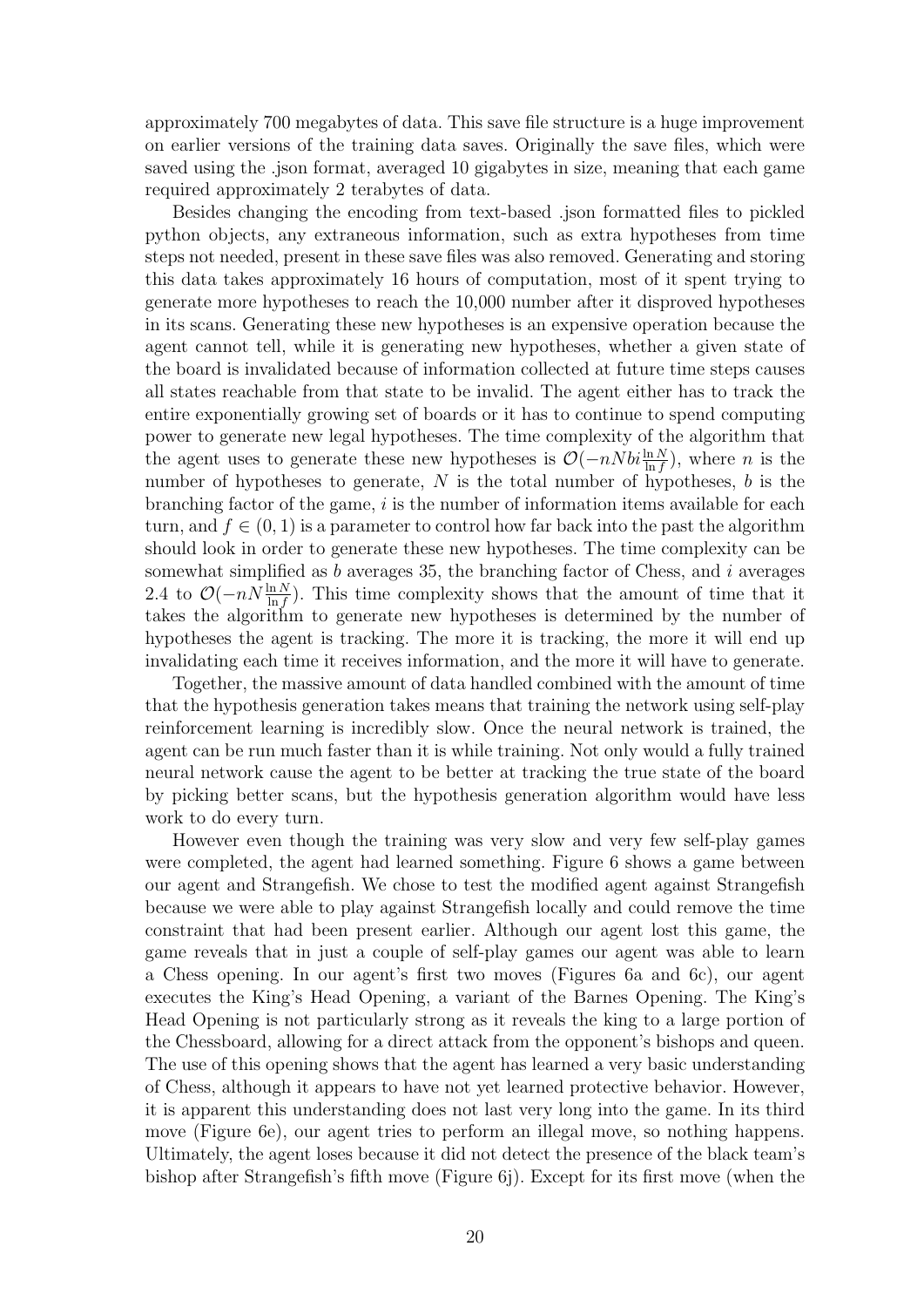scan cannot provide any information), the agent repeatedly scanned around g7. This choice meant that the agent was unable to see how the board was developing. Although it should have been able to infer that it was put in check during its sixth move (Figure 6k) because it saw that the bishop had gone missing, we deduce that not enough training iterations had passed to learn protective behavior. Although the agent's moves in this game were not very impressive, they show a basic understanding of the start of the game which is impressive considering the agent had completed less than 20 self-play games before this match.

## 6 Discussion

As the computational load of our training framework was extremely high, we provide analysis for the modified agent (as it is continuing to self-play). We expect to be able to defeat Strangefish, the state-of-the-art RBMC bot, with our agent because our algorithm should be able to learn and find a better state-value heuristic than the one Strangefish relies upon [15]. As Strangefish is heavily based on Stockfish, the heuristic function will suffer from a domain shift and perform suboptimality. Our algorithm learns a joint move and scan policy. Thus, our agent should be able to learn to make informed moves and to plan its scans in such a way to gain the most advantages over its opponent. Manually programming to scan for most information vs. scanning to inform upcoming moves was shown to be suboptimal in the Neurips 2019 RBMC competition [14]. Similarly to how AlphaZero was able to learn to defeat Stockfish, our algorithm should be able to learn how to defeat Strangefish, not only because our algorithm should be able to learn how to play RBMC better, but our algorithm should also be able to learn how to extrapolate information and reason about the true board state. Since our algorithm is designed for RBMC rather than adapted from regular Chess, our algorithm will be able to better play towards the intricacies of Reconnaissance Blind Multi-Chess.

Another clear flaw of Strangefish is that it is based on and requires Stockfish [15]. While basing Strangefish off of Stockfish does lend a huge benefit to Strangefish, as its designers don't have to worry about estimating a state-value heuristic, the algorithm cannot be generalized to games without a state-of-the-art agent to bootstrap upon. Unlike RBMC, most imperfect information games do not have variant perfect information games with existing state-of-the-art agents. In order to use Strangefish's method for a different game, both a reduction from the imperfect information to the perfect information game needs to be developed as well as an agent to play the perfect information game. Our framework, on the other hand, requires minimal changes before training can begin to create a state-of-the-art agent for the new game.

Unlike a hand-engineered method, which can miss out on certain features, a learning-based method will autonomously learn to recognize features and strategies as it collects more data. Our agent will continue to improve as it trains, including strategies more intelligent than can be manually defined by people. Additionally, a learning-based method can avoid accidental biases that might be introduced into it by the people who created the method, such as exaggerating the importance of given features or playing towards very specific strategies. Thus, by reducing biases in the agent and allowing for the agent to learn from its own past mistakes and successes the resulting agent should able to defeat an engineered agent if the agent is given enough training time.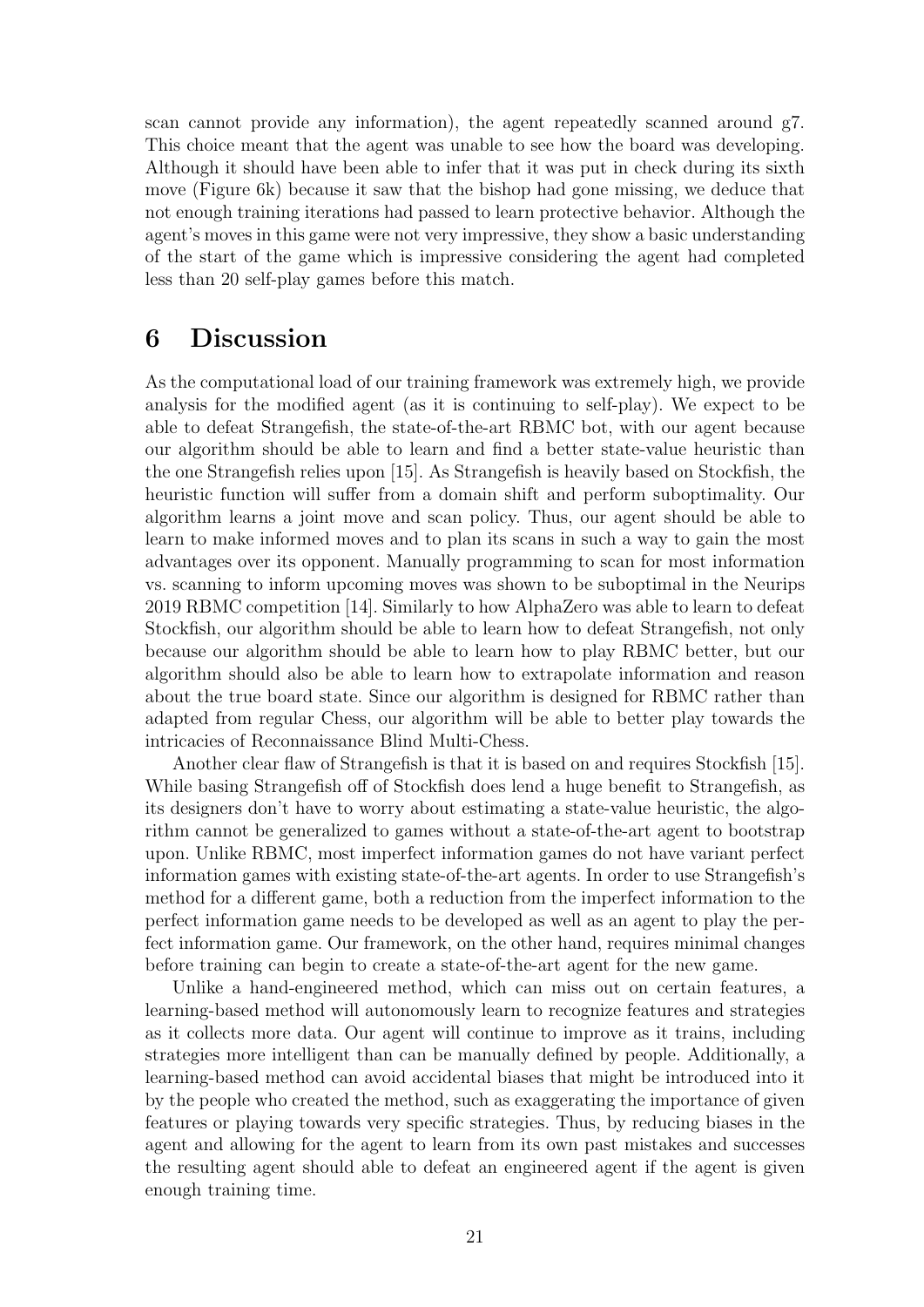

Figure 6: This figure shows a game played by the modified agent (white) against Strangefish (black). Chessboard figures created using skak [20].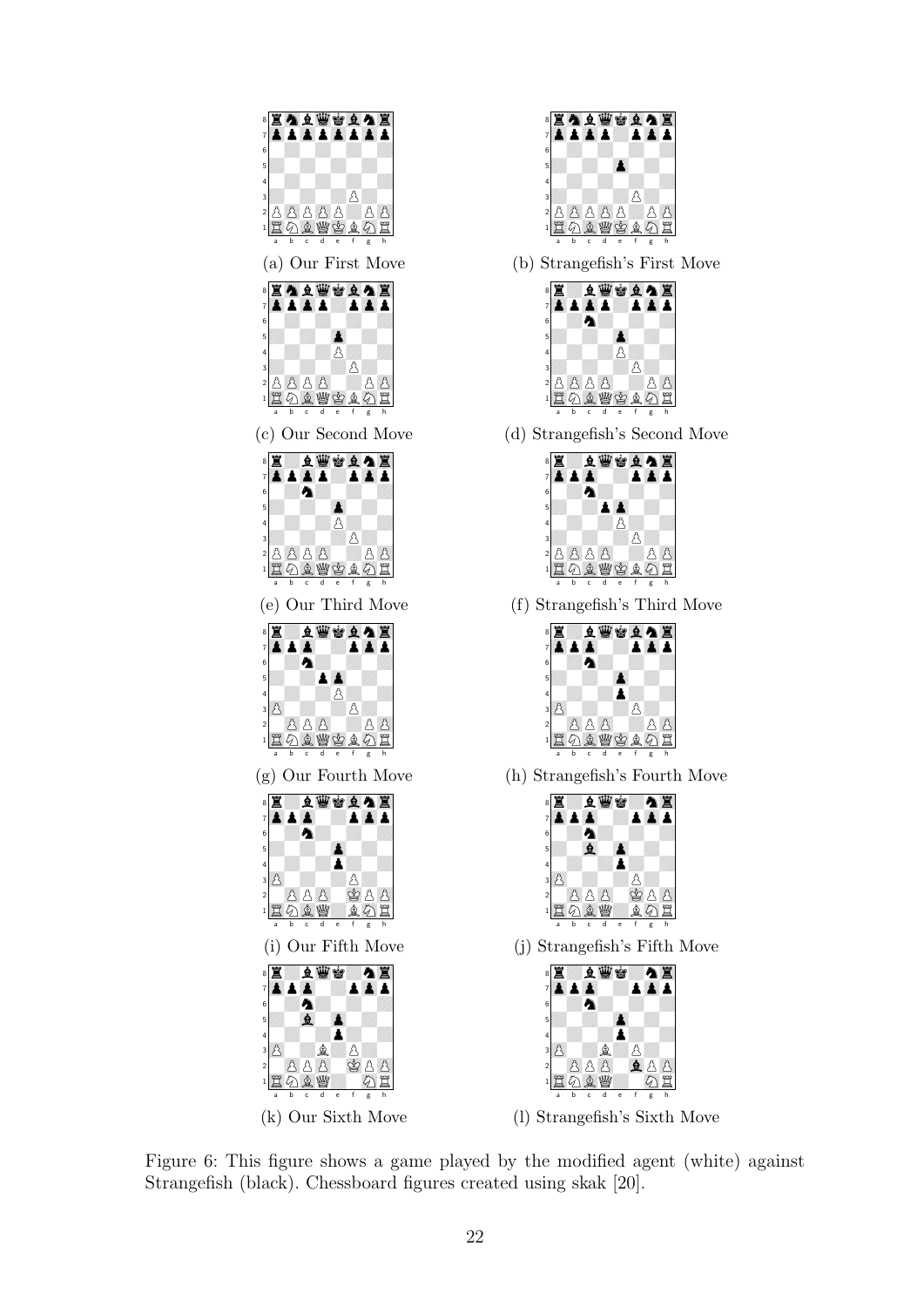Although our agent ultimately was unable to defeat Strangefish with the current amount of training time, we have taken many steps to get it to the point where is it today. Our triple-headed neural network architecture, used because our agent needs to choose both moves and scans, allows the network to learn more efficiently and more accurately as it is able to intertwine its move and scan policy. This intertwined nature of the policies allows the network to choose informed moves as well as allowing the network to choose scans that will have the greatest impact on its future moves. This nature also allows the move policy and scan policy to share computations, increasing the rate at which the network learns. In order to facilitate the training of this huge network, we had to design an efficient space-saving structure to store network inputs and training targets. As mentioned in the previous section, we managed to reduce our stored file sizes over 2,000 times. This reduction was done by storing only the exact information required by the neural network during training using a compressed binary file format rather than in a text-based file format. This results in more efficient use of disk space as well as a faster algorithm for self-play and training.

# 7 Conclusion

Much of the literature for artificial intelligence agents for two-player, adversarial, zero-sum games has revolved around perfect information games. Imperfect information games require a different set of strategies and present different problems to consider, especially for learning-based frameworks. Previous techniques for playing imperfect information games such as RBMC have shown to be extremely specific and rely upon a state-of-the-art Chess agent. While these approaches allow for the creation of a high-performing agent with ease, the underlying assumptions cause many drawbacks and result in a domain-specific agent. In this paper, we take a step at providing a generalized learning algorithm to play imperfect information games such as Reconnaissance Blind Multi-Chess, focusing on tracking states from partial information and learning scanning and movement policies. We apply this method to Reconnaissance Blind Multi Chess, creating an agent that has learned to play RBMC without any outside influence.

While we were unable to provide the breakthrough in performance that we would have hoped for in the study of imperfect information games, we have made many strides towards a general learning-based framework for these games. These strides include our triple-headed neural network architecture to allow the same neural network to make both the movement and scanning decisions, allowing the network to learn the balance between information gathering and taking actions to win the game. Another advancement we have made is directly using our set of beliefs of the state of the board as input into the neural network. This advancement allows the network to learn relationships between beliefs and possible true board states that may be responsible. While these changes did make training the network very inefficient, they have created an agent that can learn to play RBMC given no prior information about the game.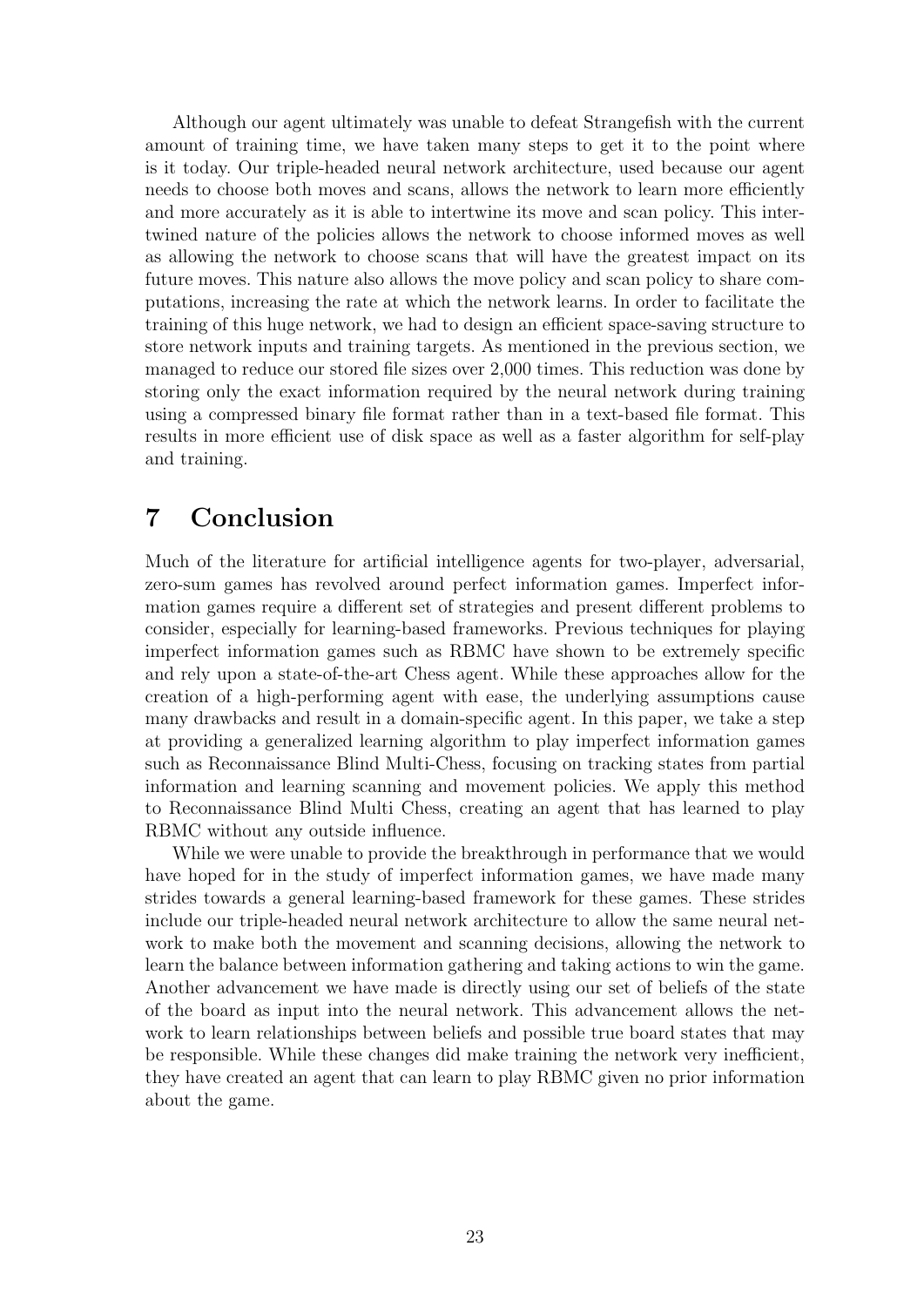# 8 Future Work

In order to further improve our method it should be possible to use Recurrent Neural Networks (RNNs), such as Long Short Term Memory networks (LSTMs), in order to encode the sequence of information received into a compact state. By using machine learning-based methods to create an encoder for the gathered information, a compact representation of the current state of the board, based on only the information gathered, can be created and then used in place of our current representation of the beliefs of the board. A compact state representation would allow the policy network to be trained much faster while learning its own representation of the board state. This improvement would allow the agent to better translate the sequence of information received to the current move policy. A learned compact state representation would make it possible for the agent to learn to reconcile past information with newer information and, hopefully, combine them to have new inferred information that was never explicitly given to the agent. This change would effectively compress the current board belief state and remove the need for the hypothesis tracking algorithm, removing the two main obstacles the current agent has towards its training.

### References

- [1] Stuart J. Russell and Peter Norvig. Artificial intelligence a modern approach. 3rd ed. Prentice Hall, 2010.
- [2] Volodymyr Mnih et al. "Human-level control through deep reinforcement learning". In: Nature 518.7540 (2015), pp. 529–533.
- [3] Michael L. Littman. "Friend-or-Foe Q-learning in General-Sum Games". In: ICML. 2001.
- [4] David Silver et al. Mastering Chess and Shogi by Self-Play with a General Reinforcement Learning Algorithm. 2017. arXiv: 1712.01815 [cs.AI].
- [5] Jared Markowitz, Ryan W. Gardner, and Ashley J. Llorens. On the Complexity of Reconnaissance Blind Chess. 2018. arXiv: 1811.03119 [cs.AI].
- [6] Guillaume Chaslot et al. "Monte-Carlo Tree Search: A New Framework for Game AI." In: AIIDE. 2008.
- [7] Stockfish. 2020. URL: https://stockfishchess.org.
- [8] Herbert A Simon. "Theories of bounded rationality". In: Decision and organization 1.1 (1972), pp. 161–176.
- [9] Murray Campbell, A.Joseph Hoane, and Feng-hsiung Hsu. "Deep Blue". In: Artificial Intelligence 134.1 (2002), pp. 57–83. ISSN: 0004-3702. DOI: https: / / doi . org / 10 . 1016 / S0004 - 3702(01 ) 00129 - 1. url: http : / / www . sciencedirect.com/science/article/pii/S0004370201001291.
- [10] David Silver et al. "Mastering the game of go without human knowledge". In: Nature 550.7676 (2017), pp. 354–359.
- [11] David Silver et al. "Mastering the game of Go with deep neural networks and tree search". In: nature 529.7587 (2016), p. 484.